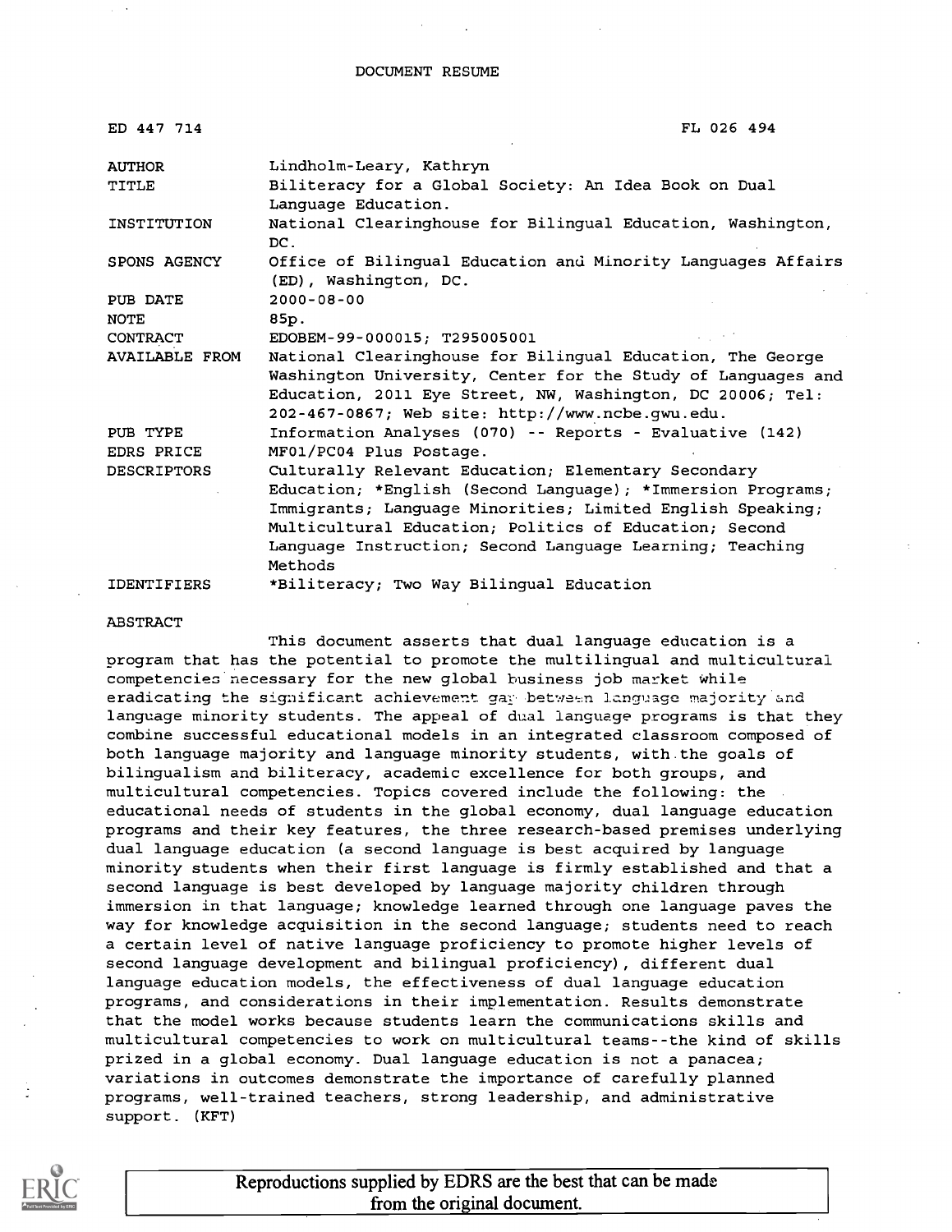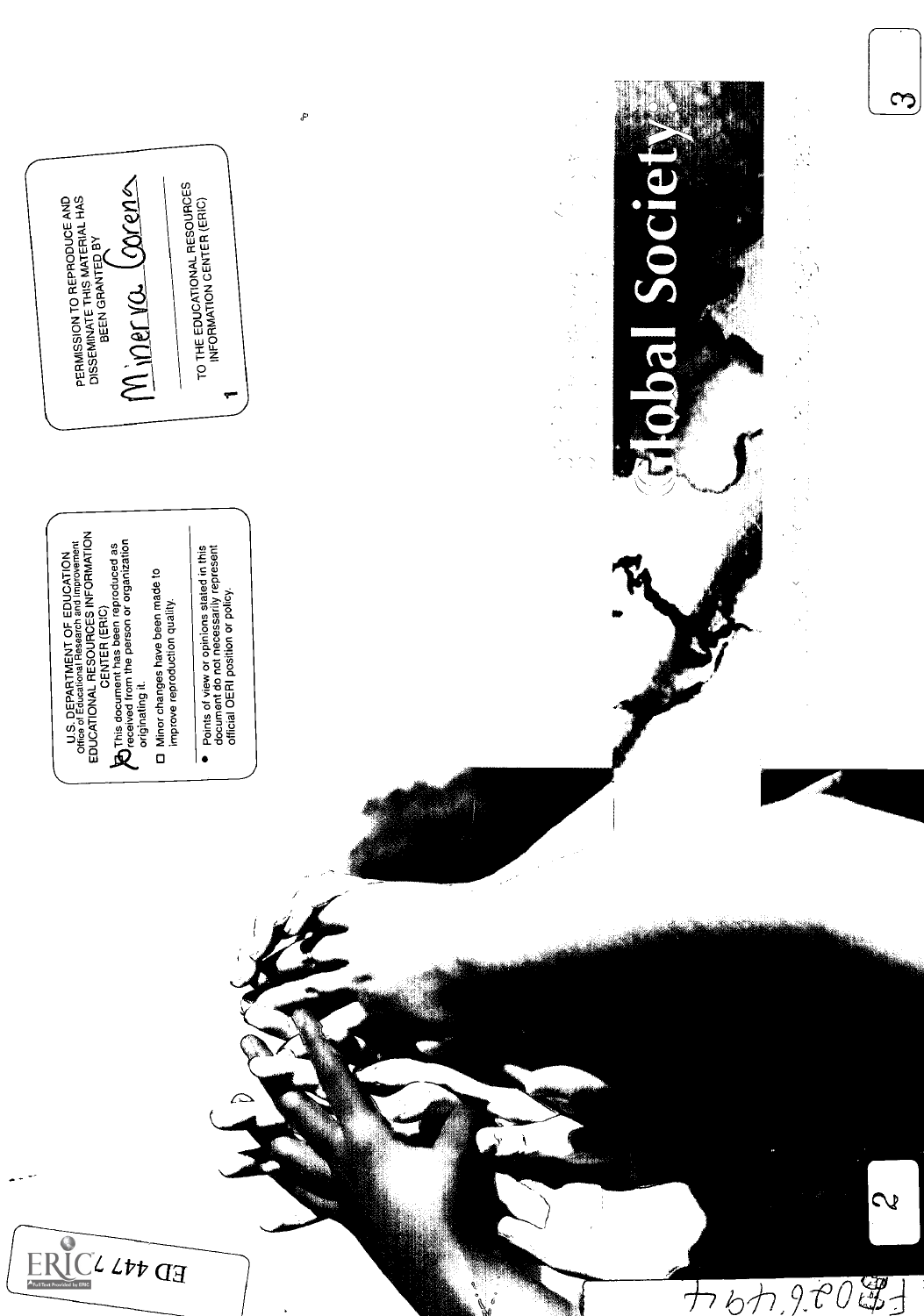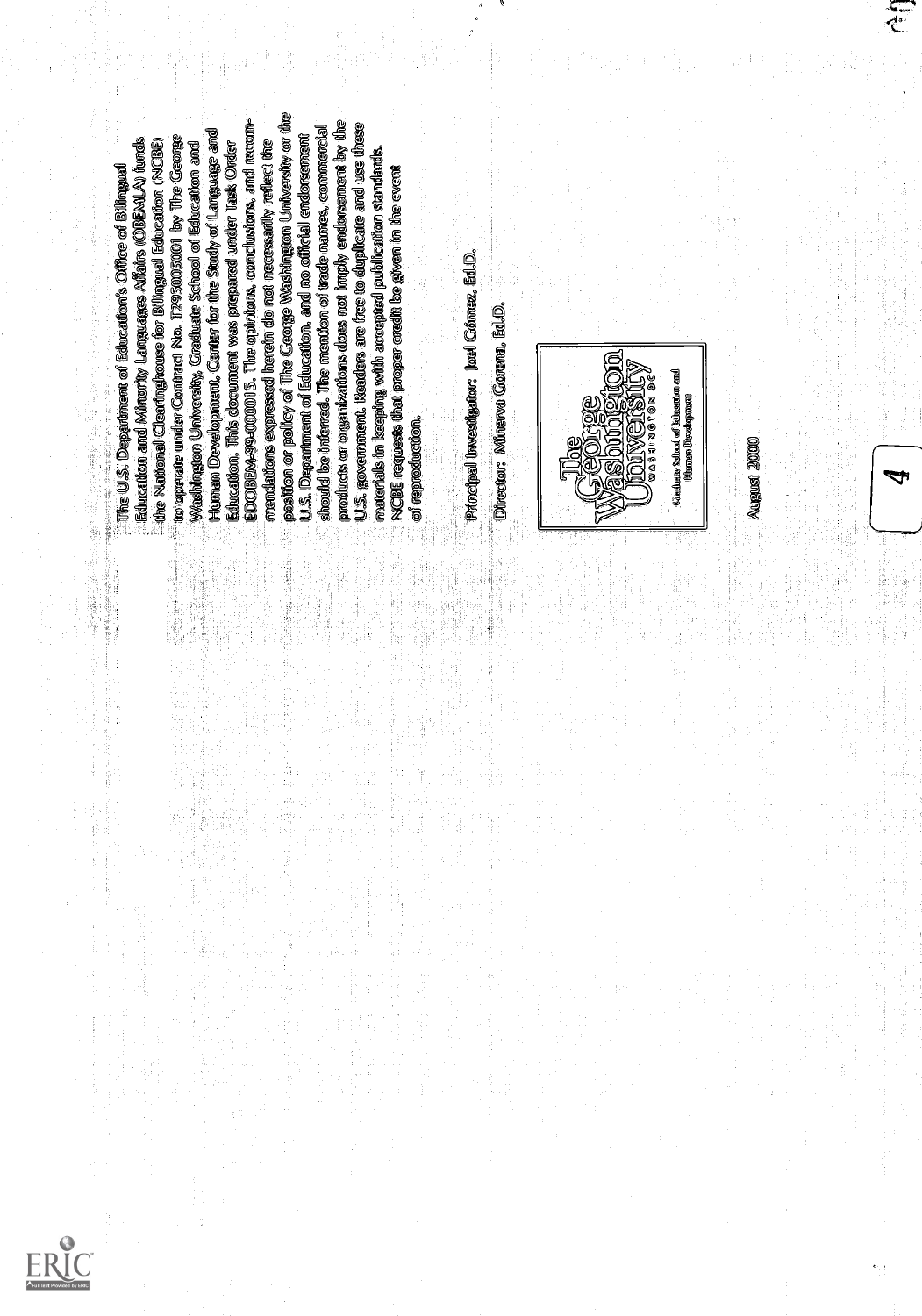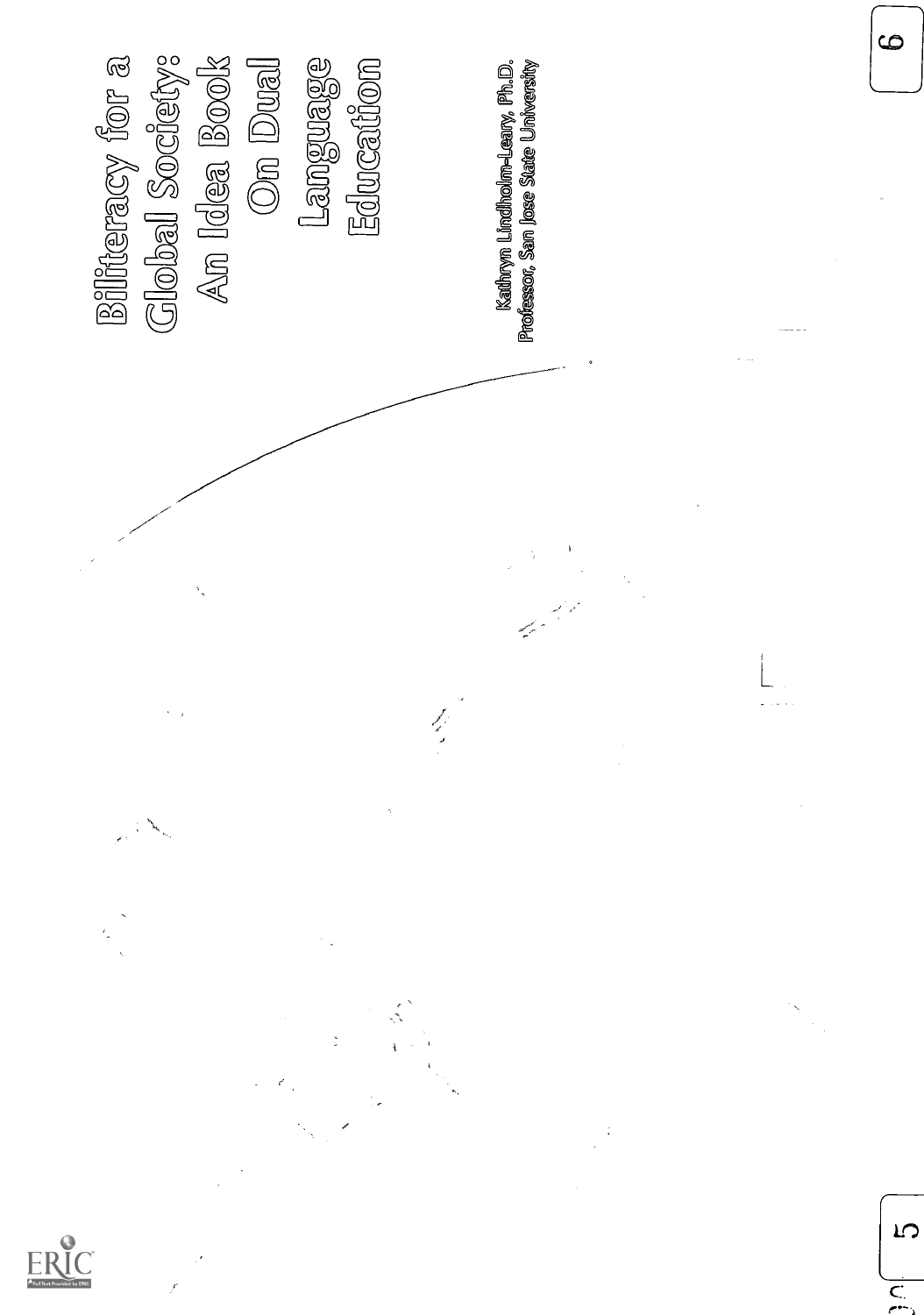

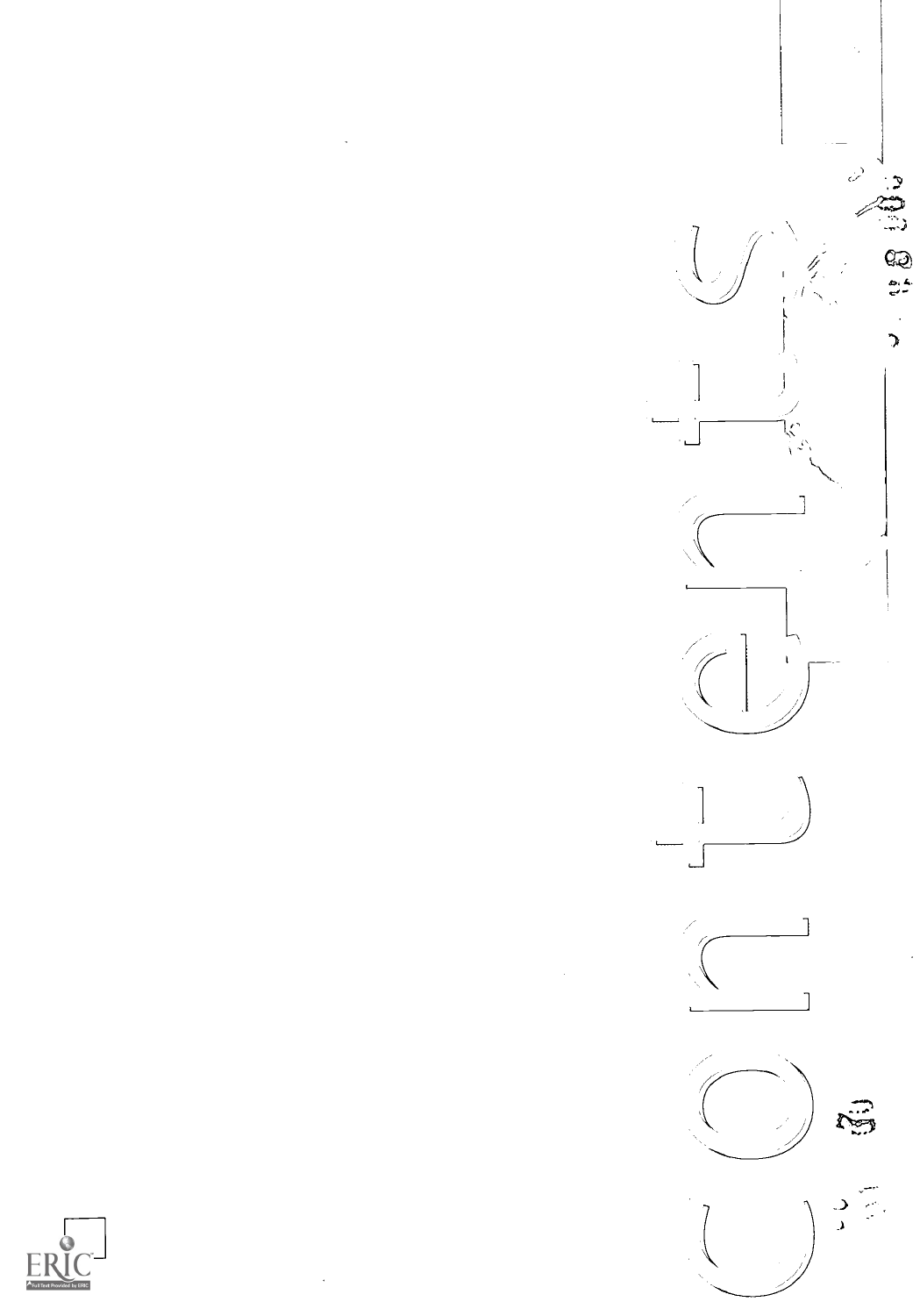



|  | Educational Needs of Students in the Clobal Now Economy |
|--|---------------------------------------------------------|
|  |                                                         |

| ه.<br>:<br>Educational Needs of Students in the Global New Economy |  |
|--------------------------------------------------------------------|--|
| ن<br>ن<br>Demographics affecting education in the 21st century     |  |
| $\frac{1}{2}$<br>Educational needs of language minority students   |  |
| Global job markets require multilingual and multicultural          |  |
| $\frac{1}{2}$                                                      |  |
|                                                                    |  |
| What are dual language education programs?                         |  |
| History and current status of dual language education programs15   |  |
| Dual Language Education is Based on Three Important                |  |
| 17                                                                 |  |
| Key Features of Dual Language Programs                             |  |
| 61<br>Administrative support and instructional leadership.         |  |
| $\dots 20$<br>Positive school environment for all students         |  |
| $\ldots$ 20<br>High quality instructional personnel                |  |
|                                                                    |  |

| ۰ | Administrative support and instructional leadership19 |  |
|---|-------------------------------------------------------|--|
| ٥ | Positive school environment for all students          |  |
| ٥ |                                                       |  |
| Ó |                                                       |  |
| ٥ | Instructional design that promotes achievement,       |  |
|   |                                                       |  |
| Ó | Understanding student needs and best ratios for       |  |
|   |                                                       |  |

| <u>1</u>                                                                                                                                                                                                                                                                                                                                                                                                                                                                                                        | A typical day for Jessica, English-speaking kindergartner 26<br>A typical day for Marcos, a Spanish-speaking third grader 28<br>$\ddot{\mathbf{o}}$<br>$\circ$ |
|-----------------------------------------------------------------------------------------------------------------------------------------------------------------------------------------------------------------------------------------------------------------------------------------------------------------------------------------------------------------------------------------------------------------------------------------------------------------------------------------------------------------|----------------------------------------------------------------------------------------------------------------------------------------------------------------|
| Educational needs of language minority students10<br>New Economy9<br>$\frac{1}{2}$<br>21st century9<br>Global job markets require multilingual and multicultural<br>Educational Needs of Students in the Global<br>Demographics affecting education in the<br>competencies for all students<br>۰<br>۰                                                                                                                                                                                                           | Effectiveness of Dual Language Education Programs 29<br>Follow-up study of graduates of dual language<br>education programs<br>Research Results<br>$\circ$     |
| History and current status of dual language education programs15<br>Dual Language Education Programs                                                                                                                                                                                                                                                                                                                                                                                                            | Considerations in Implementation with the construction of the construction of the Constant of Sandara Construction<br>$\mathbf{o}$                             |
| <u>  </u><br>Important<br>Dual Language Education is Based on Three<br>Premises Documented by Research                                                                                                                                                                                                                                                                                                                                                                                                          | ۰                                                                                                                                                              |
| Professional development/teacher training<br>Instructional design that promotes achievement,<br>Administrative support and instructional<br><b>Key Features of Dual Language Programs</b><br>High quality instructional personnel<br>biliteracy and bilingualism                                                                                                                                                                                                                                                |                                                                                                                                                                |
| $\cdots$ $\cdots$ $\cdots$ $\cdots$ $\cdots$ $\cdots$ $\cdots$ $\cdots$ $\cdots$ $\cdots$ $\cdots$ $\cdots$ $\cdots$ $\cdots$ $\cdots$ $\cdots$ $\cdots$ $\cdots$ $\cdots$ $\cdots$ $\cdots$ $\cdots$ $\cdots$ $\cdots$ $\cdots$ $\cdots$ $\cdots$ $\cdots$ $\cdots$ $\cdots$ $\cdots$ $\cdots$ $\cdots$ $\cdots$ $\cdots$ $\cdots$ $\cdots$<br>Parent involvement and home/school collaboration 23<br>$\frac{1}{2}$<br>Understanding student needs and best ratios for<br>ر<br>000 39<br>classroom composition | ्<br>लैं<br>j)<br>U                                                                                                                                            |
|                                                                                                                                                                                                                                                                                                                                                                                                                                                                                                                 |                                                                                                                                                                |
|                                                                                                                                                                                                                                                                                                                                                                                                                                                                                                                 |                                                                                                                                                                |

| o |  |
|---|--|
| ۰ |  |
|   |  |
|   |  |
|   |  |
|   |  |
|   |  |

370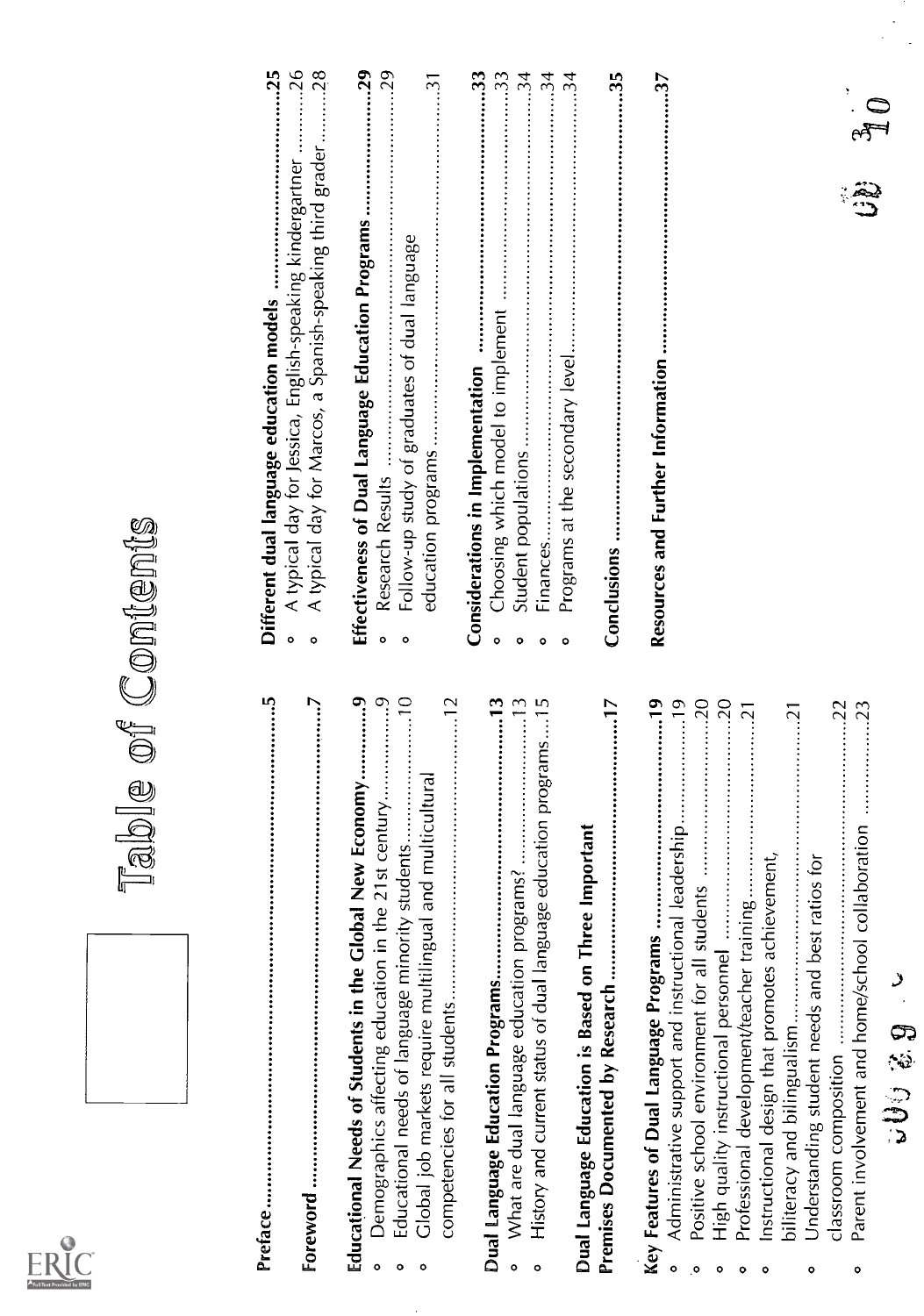

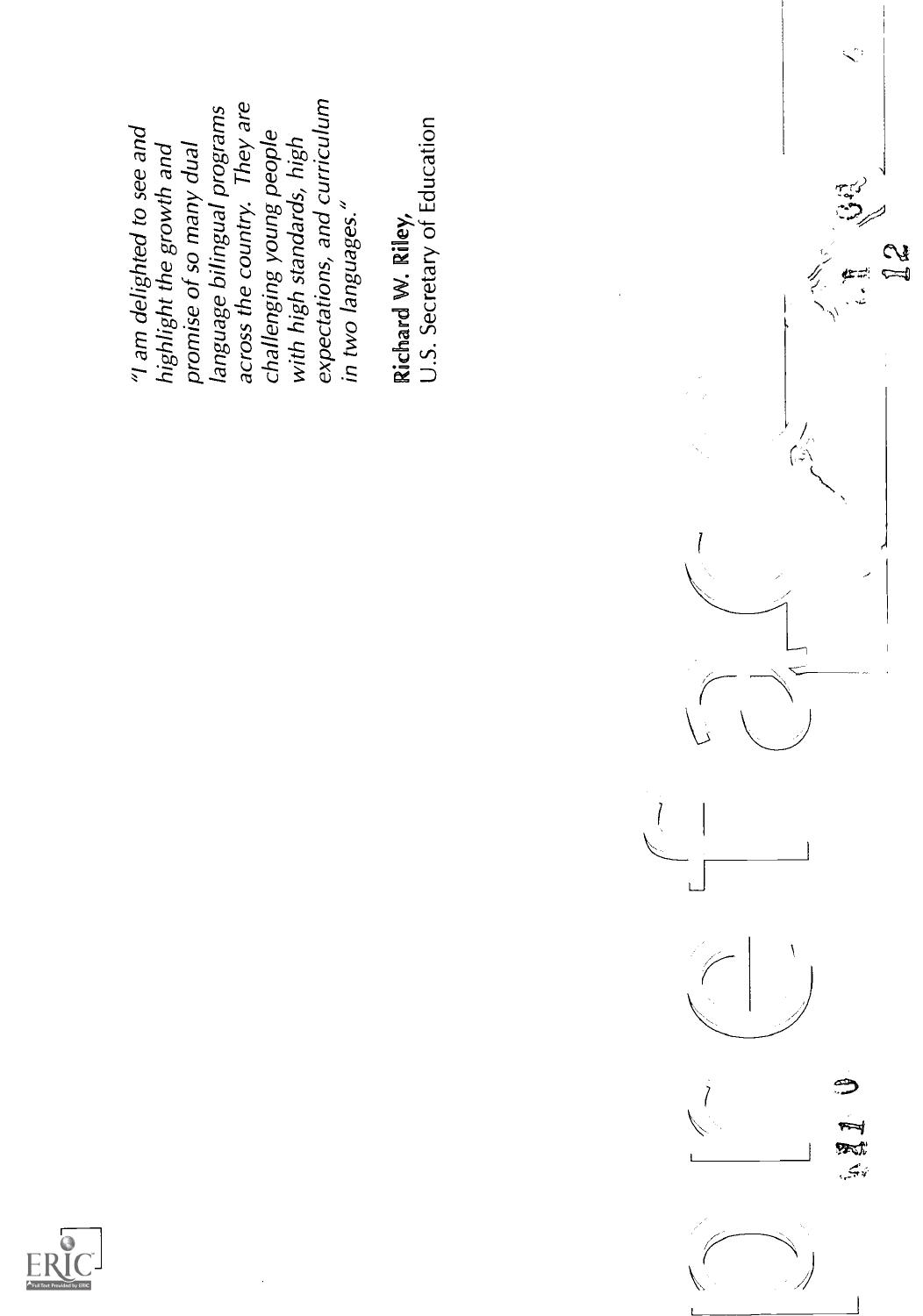



I ural anguage estacions is a originm hai has the potential to promote the multilingual and multicular<br>additional in the property contains and the potential contains the multilingual and multicular<br>ausge must be the prope



C)<br>C)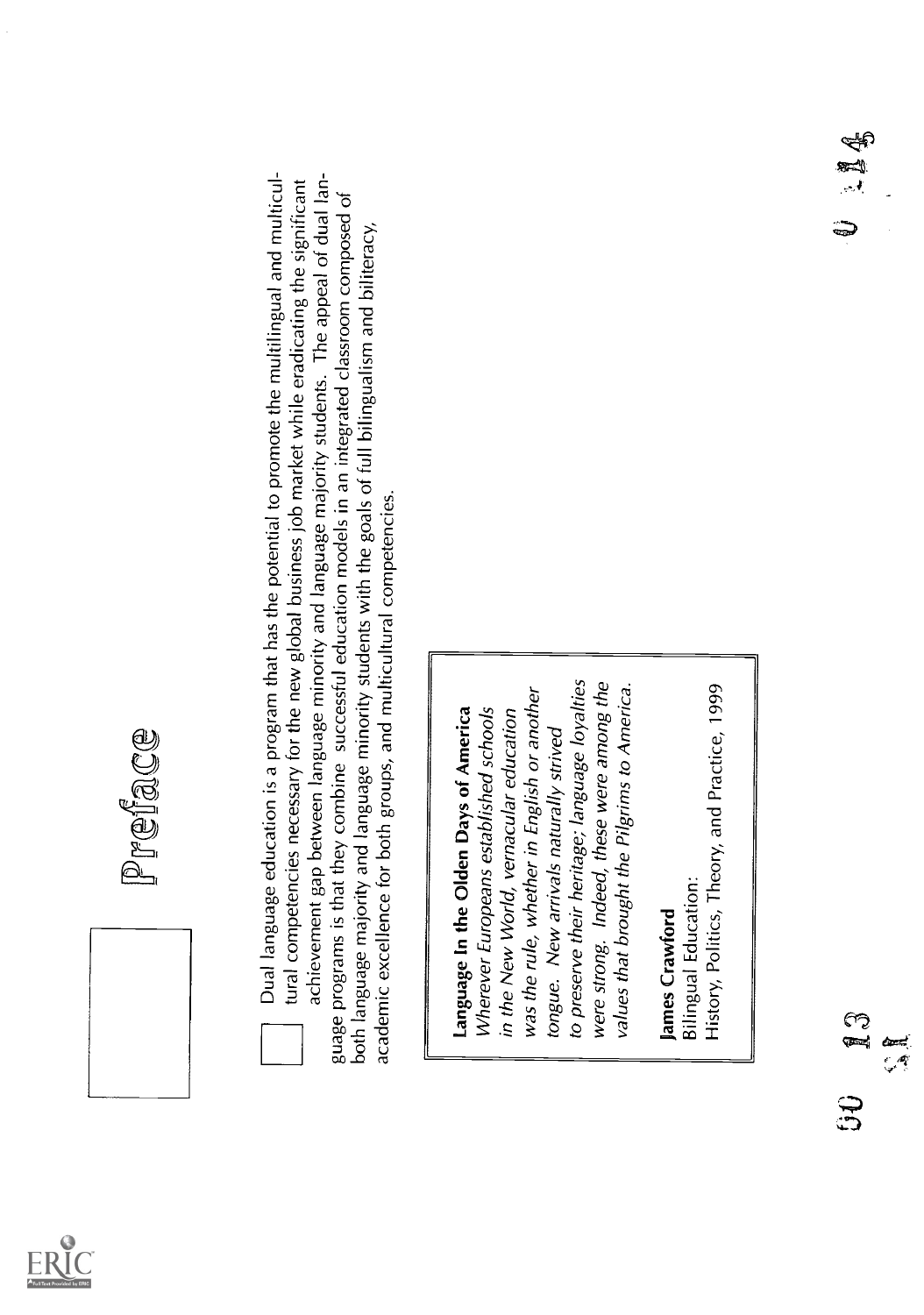



**LOS DE** 

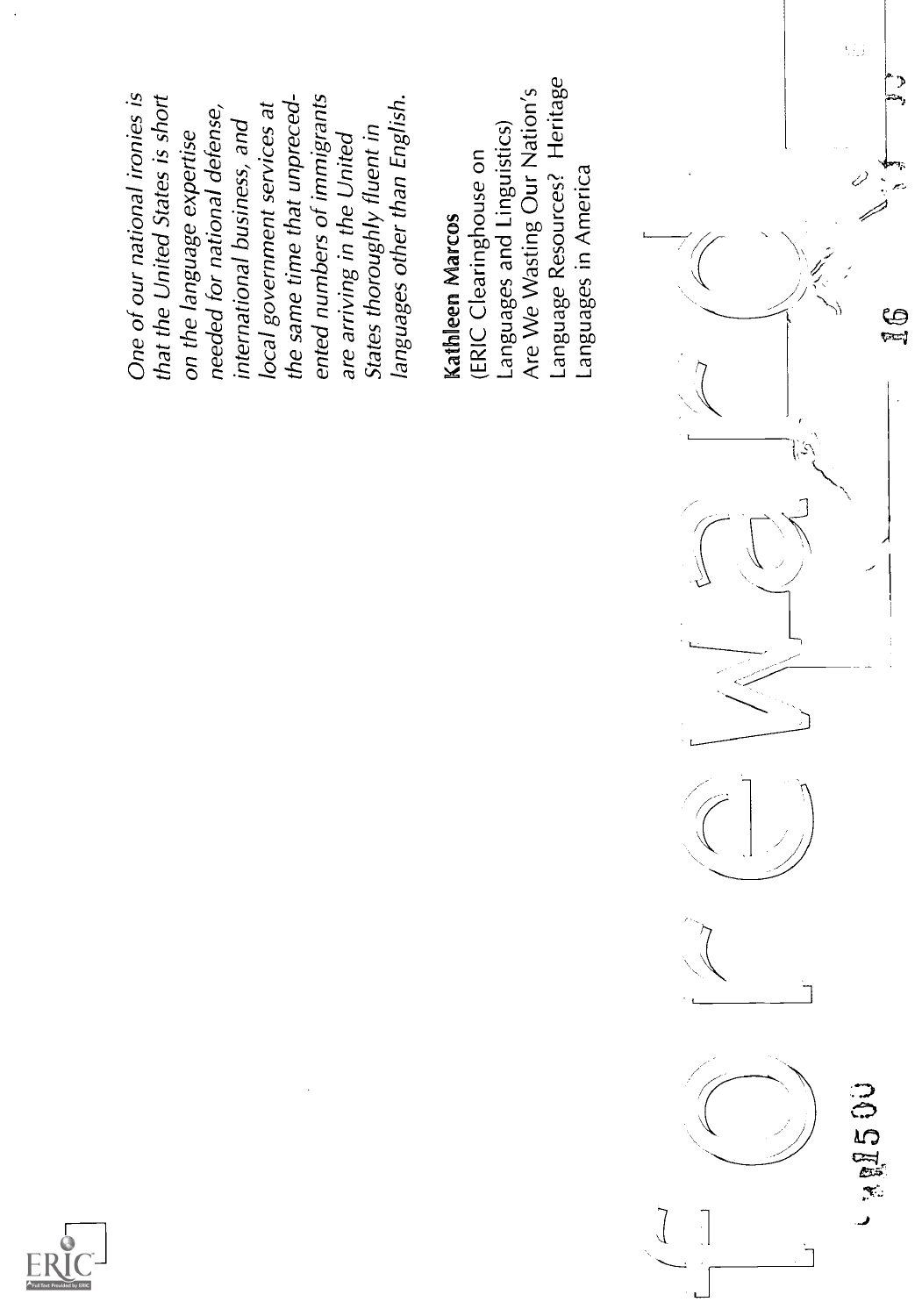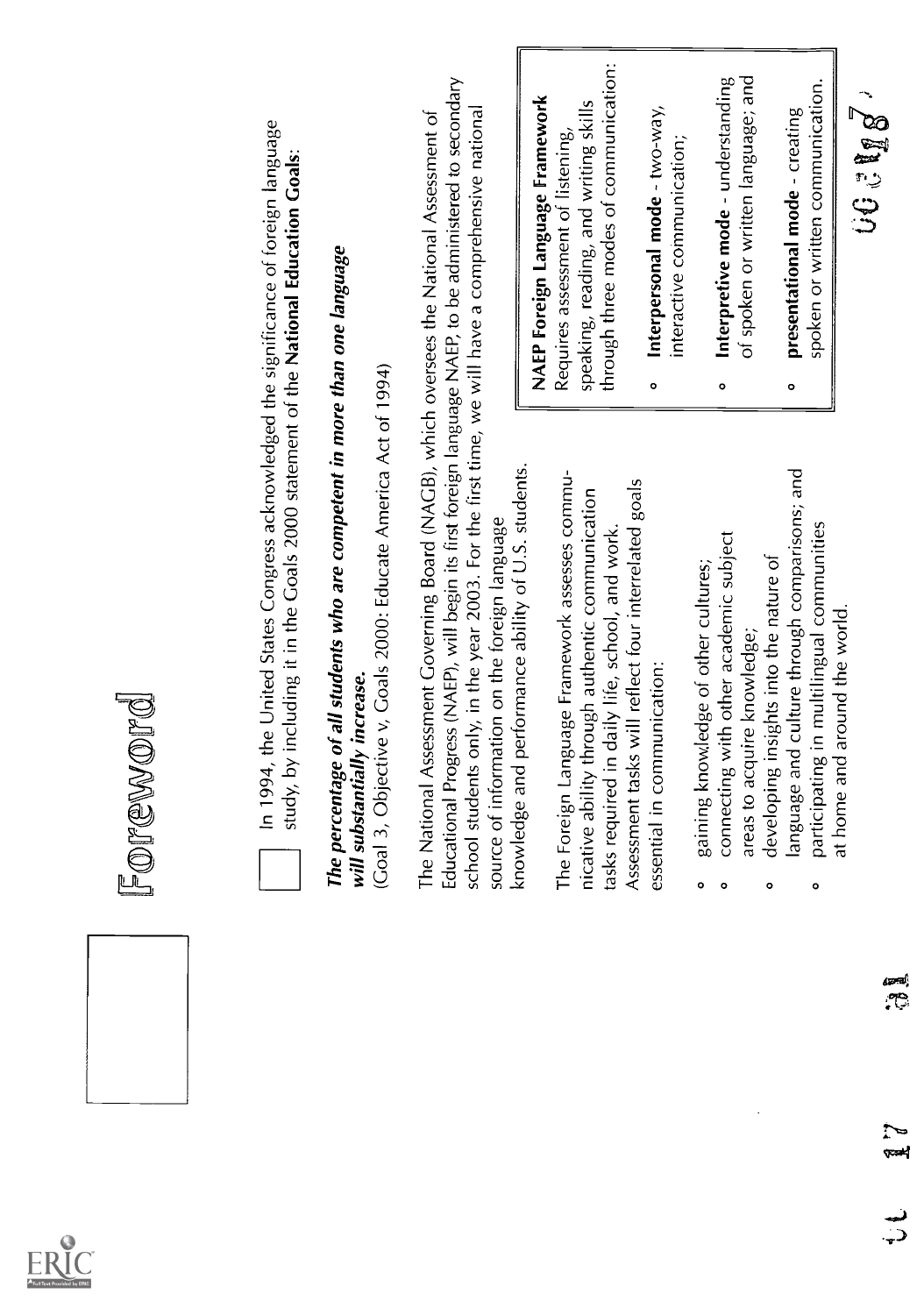Compared in solution of the proposition of the state of the state of the state of the state of the state of the state of the state of the state of the state of the state of the state of the state of the state of the state











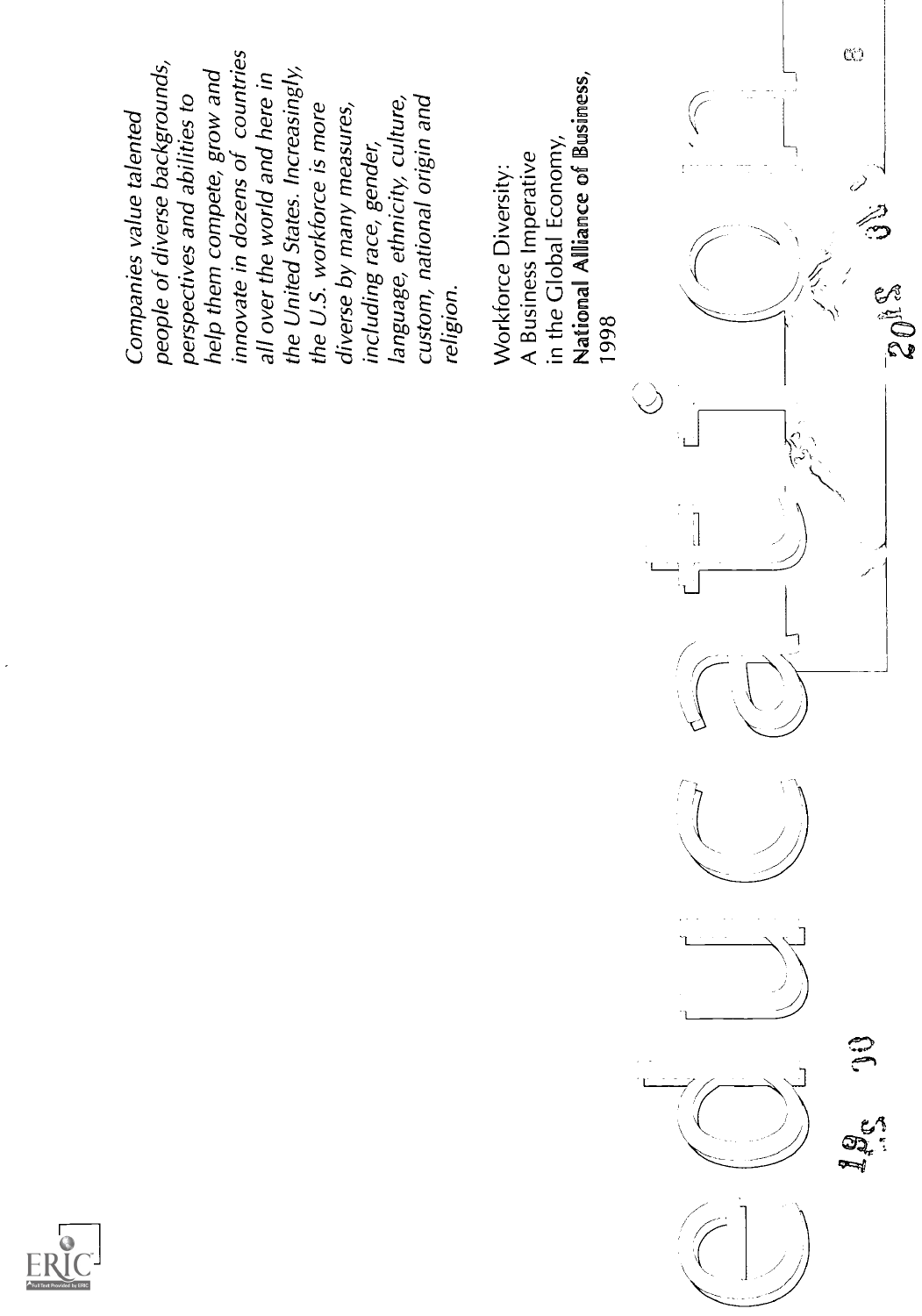

**Example 4** (and 1)  $\text{N}$  (e.g.  $\text{N}$  (and  $\text{N}$  (and  $\text{N}$  (and  $\text{N}$  (and  $\text{N}$  (and  $\text{N}$  (and  $\text{N}$  (and  $\text{N}$  (and  $\text{N}$  (and  $\text{N}$ )  $\text{N}$  (and  $\text{N}$ )  $\text{N}$  (and  $\text{N}$ )  $\text{N}$  (and  $\text{$ 

| U.S. Population by Ethnicity<br>(in percents)                                                                              |                                         |                                         |
|----------------------------------------------------------------------------------------------------------------------------|-----------------------------------------|-----------------------------------------|
|                                                                                                                            | 2000                                    | 2050                                    |
| Asian & Pacific Islander<br>Black/African American<br>White, non-Hispanic<br>American Indian,<br>Eskimo, Aleut<br>Hispanic | 71.5%<br>3.8%<br>11.7%<br>12.2%<br>0.7% | 8.9%<br>0.8%<br>52.8%<br>13.2%<br>24.3% |

ړ.<br>د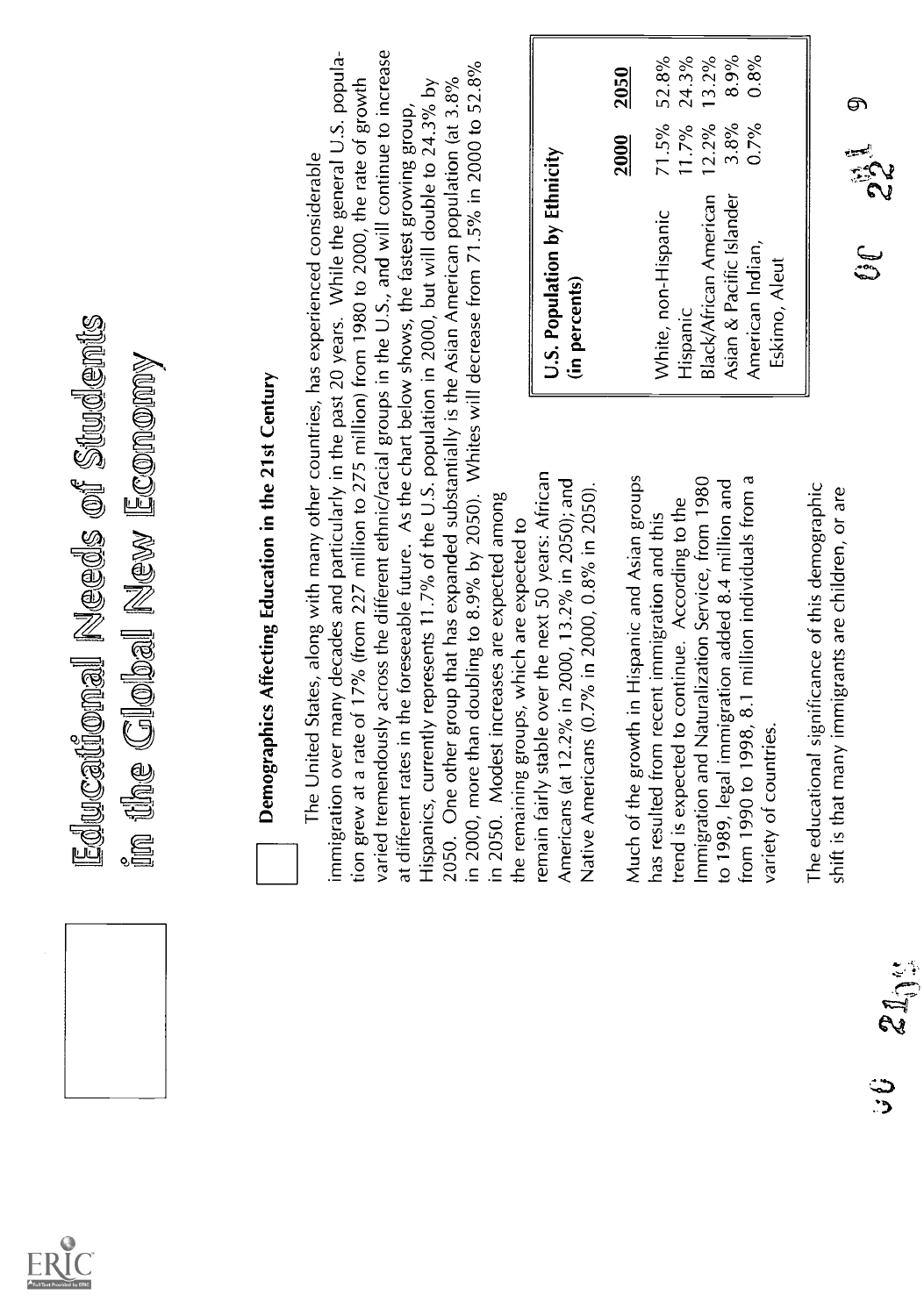- 
- 
- 

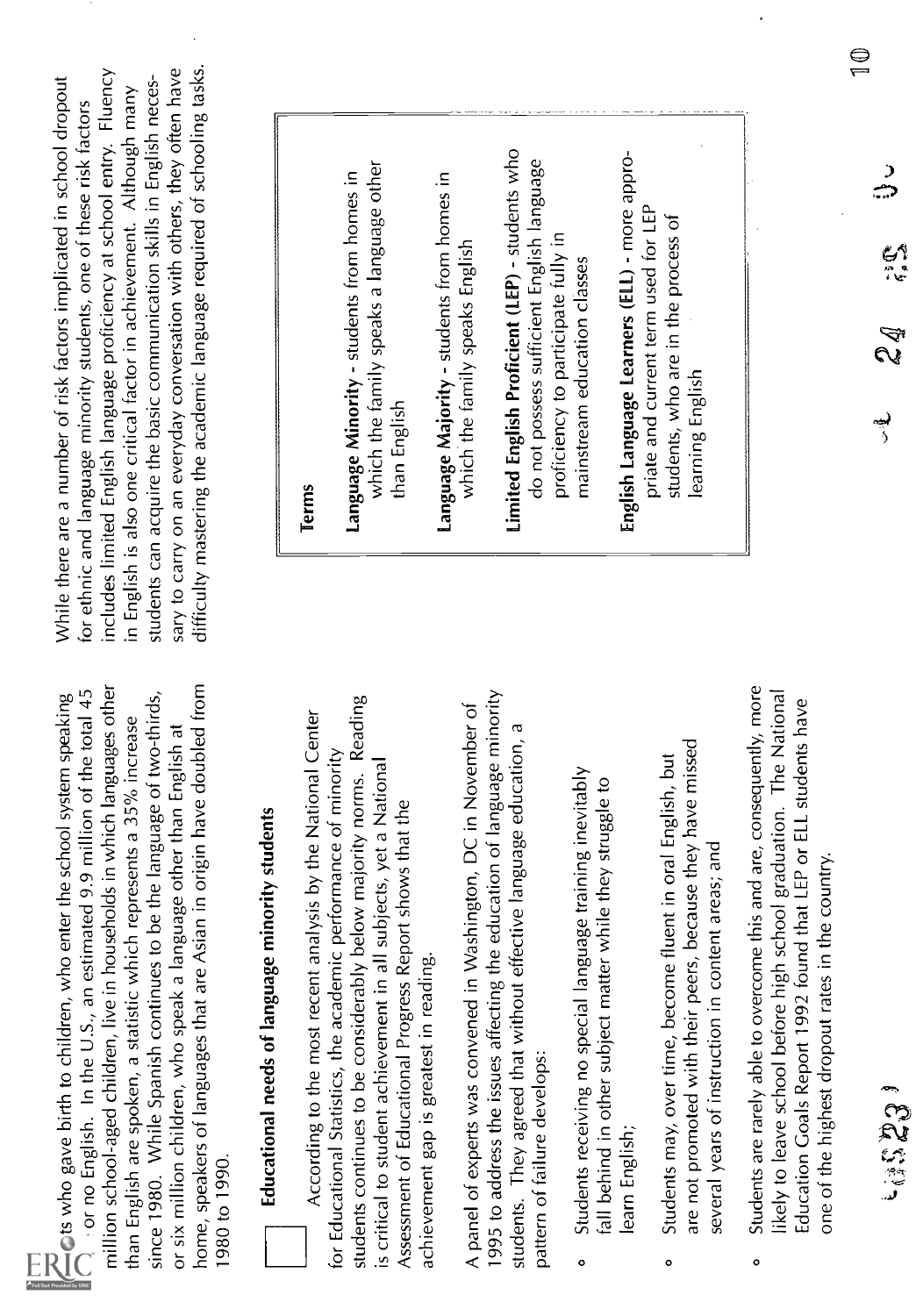| and researchers in the foreign<br>A Valuable Language Resource<br>In recent years, educators                                                      | achievement between Hispanic Americans and other<br>Educational attainment for most Hispanic Americans<br>Although the gap in some measures of educational<br>attainment is narrowing, the disparity in overall<br>Americans is intolerable.<br>is in a state of crisis.<br>$\circ$<br>۰ |
|---------------------------------------------------------------------------------------------------------------------------------------------------|------------------------------------------------------------------------------------------------------------------------------------------------------------------------------------------------------------------------------------------------------------------------------------------|
|                                                                                                                                                   |                                                                                                                                                                                                                                                                                          |
|                                                                                                                                                   |                                                                                                                                                                                                                                                                                          |
| language field have turned their attention to the language                                                                                        |                                                                                                                                                                                                                                                                                          |
| education of heritage language students. Often referred to<br>as language minority students, heritage language students                           |                                                                                                                                                                                                                                                                                          |
| speak a language other than English as their first or native                                                                                      | Students are segregated in schools that are<br>۰                                                                                                                                                                                                                                         |
| they were born in another country<br>language, either because t                                                                                   | "resource poor".                                                                                                                                                                                                                                                                         |
| English at home. Interest in this student population has been<br>or because their families speak a language other than                            | Hispanic American students drop out earlier and at<br>o                                                                                                                                                                                                                                  |
| triggered by major demographic changes in this country.                                                                                           | macceptably high rates.                                                                                                                                                                                                                                                                  |
|                                                                                                                                                   | President's Advisory Commission on Educational                                                                                                                                                                                                                                           |
| Heritage language students come from many                                                                                                         | Excellence for Hispanic Americans, September 1996                                                                                                                                                                                                                                        |
| different countries and cultural backgrounds and have var-                                                                                        |                                                                                                                                                                                                                                                                                          |
| ied levels of proficiency in their native language. They can                                                                                      |                                                                                                                                                                                                                                                                                          |
| be third- or fourth-generation immigrants who speak pre-                                                                                          |                                                                                                                                                                                                                                                                                          |
| dominantly English and understand and speak only a few                                                                                            |                                                                                                                                                                                                                                                                                          |
| words and phrases in their heritage language (which they                                                                                          |                                                                                                                                                                                                                                                                                          |
| learned from their parents                                                                                                                        | and grandparents) or more recent immigrants or U.S.-born students who are fluent in their heritage                                                                                                                                                                                       |
| language but have little or no formal education in it and little or no ability to read or write it. Although these students' oral                 |                                                                                                                                                                                                                                                                                          |
| vocabulary can be extensive, it may be restricted to home and community topics and may not extend to academic subjects.                           |                                                                                                                                                                                                                                                                                          |
| Their speech may also deviate considerably from the standard form of the language that is taught in school.                                       |                                                                                                                                                                                                                                                                                          |
| Until recently, little attention has been given to developing and coordinating well-designed and carefully articulated                            |                                                                                                                                                                                                                                                                                          |
| foreign language programs for heritage language students. Most foreign language courses are designed for monolingual                              |                                                                                                                                                                                                                                                                                          |
| speakers of English, who generally begin their foreign language study with no competence in the foreign language and with                         |                                                                                                                                                                                                                                                                                          |
| minimal knowledge about the people who speak it and the cultures involved. However, an increasing number of heritage<br>language students are ent | ering foreign language classes in K-12 programs and in colleges and universities.                                                                                                                                                                                                        |
|                                                                                                                                                   |                                                                                                                                                                                                                                                                                          |
| Heritage Language Initiative, Center for Applied Linguistics<br>Russell Campbell and Joy Kreeft Peyton                                            |                                                                                                                                                                                                                                                                                          |
| $\frac{1}{2}$<br><b>SS</b>                                                                                                                        | $\frac{1}{1}$<br>102231                                                                                                                                                                                                                                                                  |
|                                                                                                                                                   |                                                                                                                                                                                                                                                                                          |

 $\cdot$ 

 $\sum_{\lambda_{\text{full Test Prooted by EBC}}}$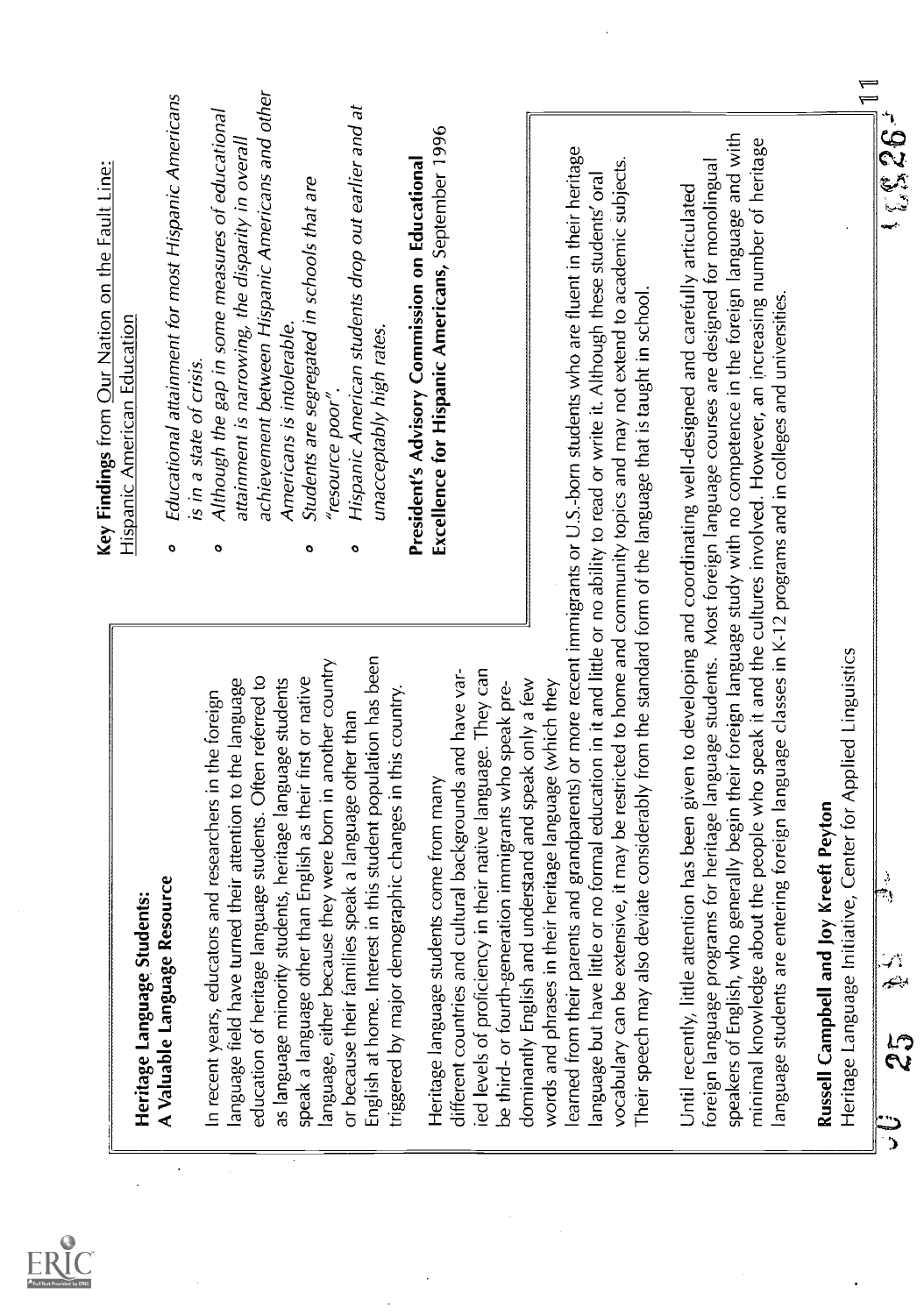

Global job markets require multilingual and multicultural competencies for all students According to the National Alliance of Business in 2000, while "average American workers may be retooling to work in a global economy with a diverse group of colleagues, American school-children are still behind. The business community is concerned and taking action to improve education in the United States. Both in academic achieve- ment and in diversity awareness, U.S. students have much learning to do to keep up with the rest of the world. And increasingly, the rest of the world is in the ball game when it comes to competing for jobs, as companies look everywhere and anywhere for workforce talent and diversity." They go on to point out that "U.S. students still remain too isolated from people who are different from them, too insulated in their own cultures and languages. They are not learning respect for differ- ences or the cooperative skills they need to contribute effectively in diverse work teams." As this report demonstrates, there is a greater need for individuals to develop different job skills than those typically required by American job markets in the past, including: Bilingual competencies; O Multicultural competencies and cross-cultural awareness toward co-workers who may differ in culture, language background, and religion; O High level academic and technical skills; and O Prosocial skills that enhance communication and teamwork. 27 Immersion programs (e.g., English speakers enrolled in programs that teach content largely in a second language like Spanish or French or Japanese) have thrived internationally as educators and politicians recognize the need to implement educational programs that promote higher levels of communicative proficiency than those offered by traditional foreign language models. Spanish Language Proficiency? Mexico is the second fastest growing market for U.S. exporters, with a growth rate of 118% from 1992 to 1997. Southern Growth Policy Board, National Alliance of Business, 2000 OQ, 12

- 
- 
- 
-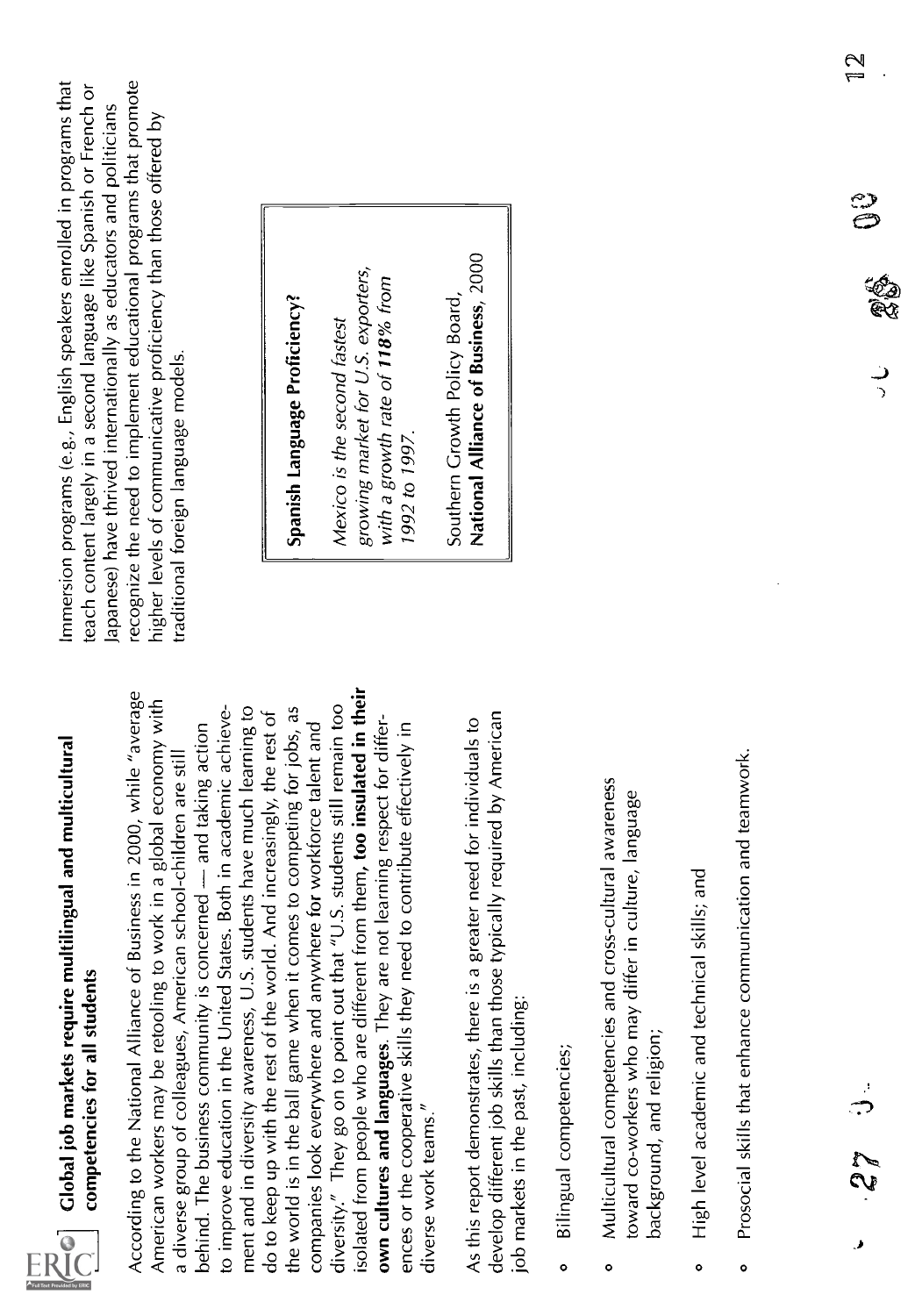| Full Text Provided by ERIC |
|----------------------------|



- 
- 
- 
- 

The major goals: High levels of bilingual proficiency Biliteracy read and write at grade level in both languages Content area (mathematics, science, social studies) achievement at or above grade level Multicultural competencies DamE1 agig Educatkm PrOgrraom What are Dual Language Education Programs? Dual language education programs have a variety of names: bilingual immersion, dual language immersion, two-way immersion, two-way bilingual, Spanish immersion (or whatever the target language is combined with the word immersion), developmental bilingual education (DBE the name the U.S. Department of Education uses). Dual language education integrates language minority and language majority students for aca- demic instruction that is presented separately through two languages. For both groups of stu- dents, one of the languages is their native language and one is a second language (although for some students one could be a third or fourth language). The definition of dual language education (DLE) encompasses the following four critical components. The program essentially involves instruction through two languages, where the target language is used for a significant portion of the students' instructional day [target language is used here to distinguish the second, or non-English, language of the program]. The program involves periods of instruction during which only one language is used. Both native English speakers and native speakers of the target language are participants. O The students are integrated for most content instruction. '30113'

- 
- 
- 
- 



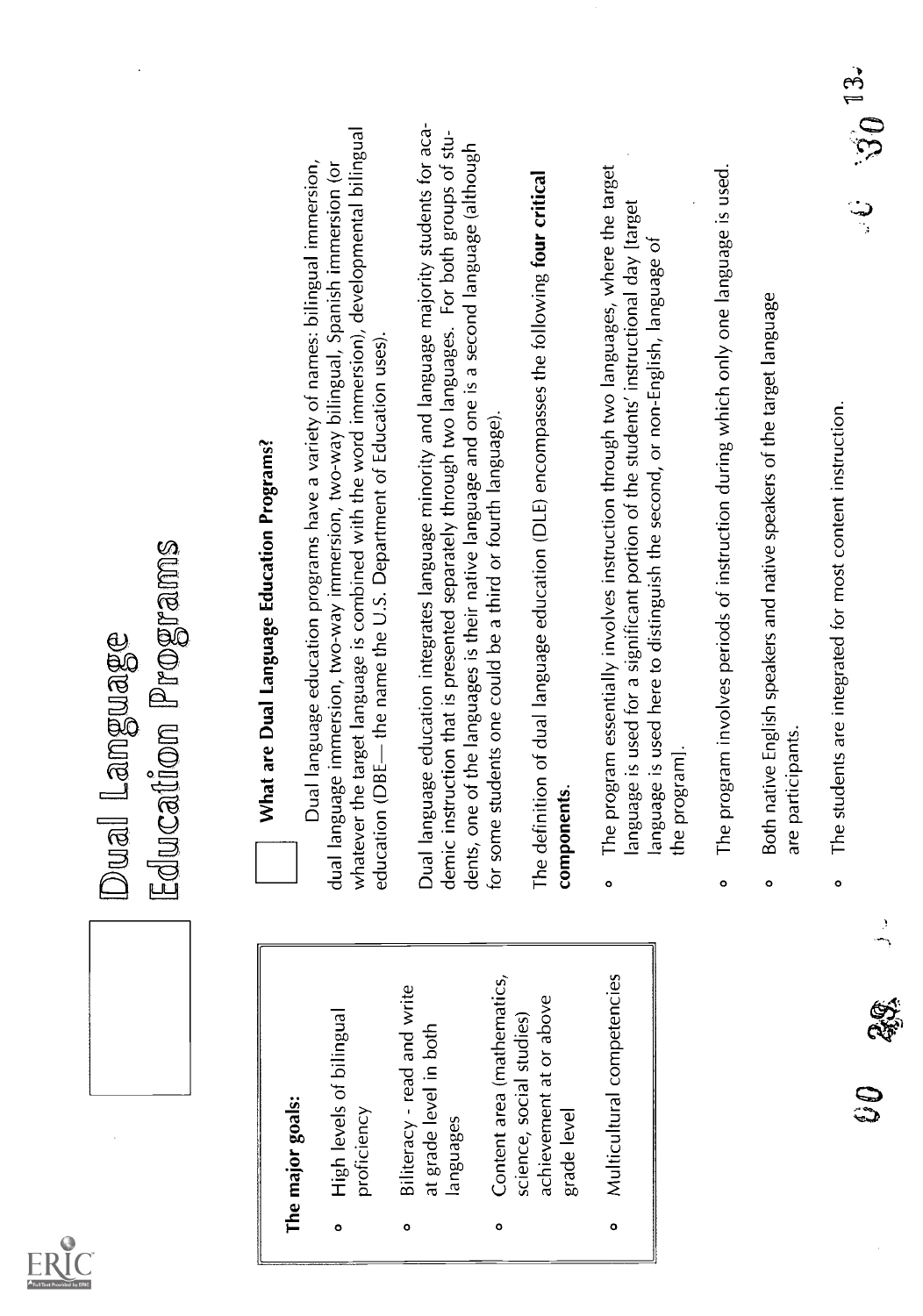- 
- 
- 
- 

 $\Gamma_{\rm e}$  and the proposition of the proposition of the continues of the continues of the state of the state of the state of the state of the state of the state of the state of the state of the state of the state of the s

14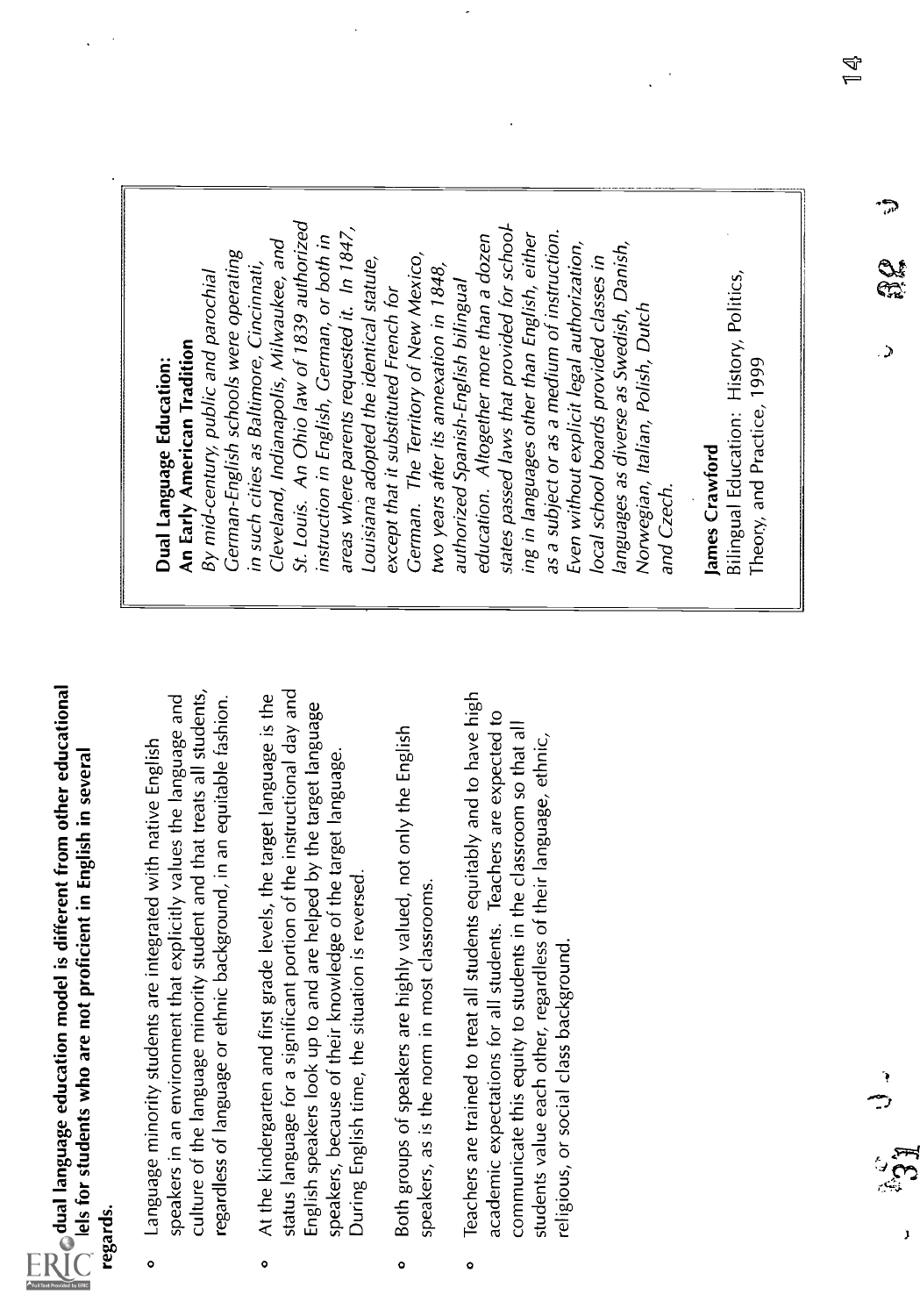

 $\frac{1}{\sqrt{2}}$  Hanga and Dual Data (b) and Dual Universe the proposed in the second second services.<br>
he and the second in the second second in the second second in the second second services.<br>
We also the second in the sec

ل<br>پېرې<br>پېړۍ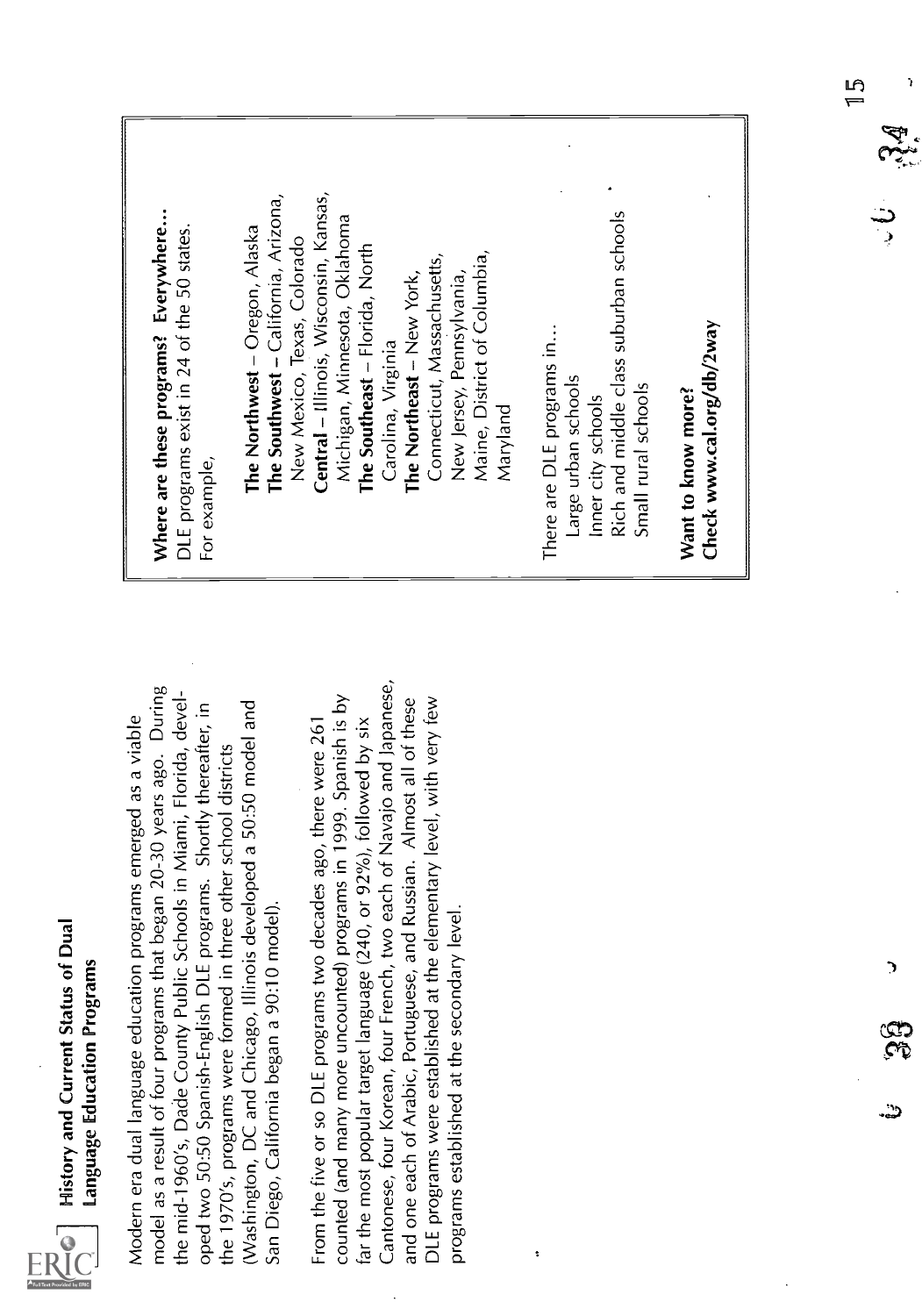













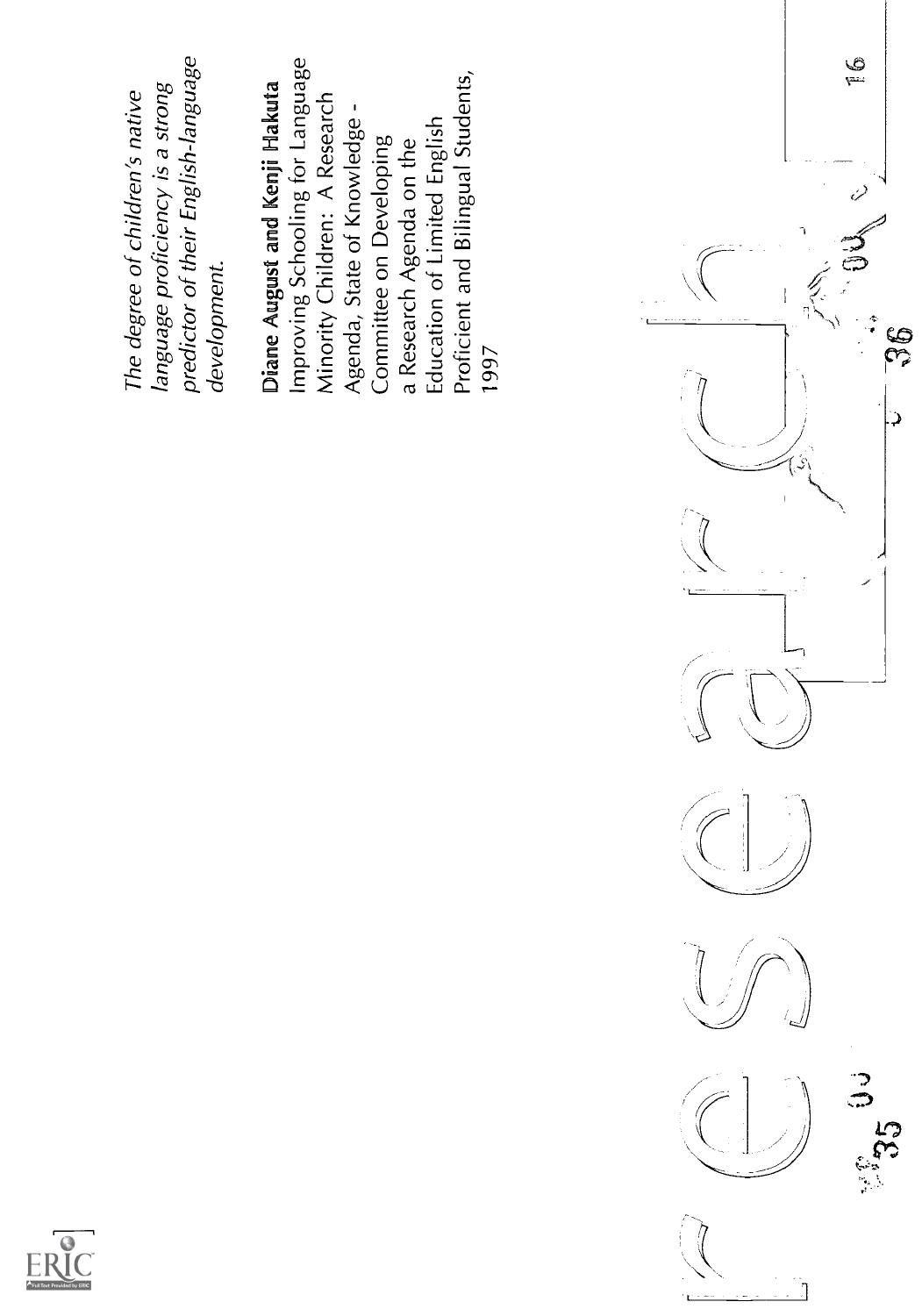| important prenses documentos de arriva<br>Dual language education is based on three | language is best acquired by language minority students when their first language is<br>ond language is best developed by <i>language majority</i> children through immersion in that<br>firmly established (e.g., content instruction in their first language), and that a sec-<br>Research in the U.S. and many other countries clearly shows that a second<br>language (e.g., content instruction in their second language). WHY? There are<br>two reasons | instruction), typically resulting in lower levels of language proficiency, achievement<br>majority students, demonstrate higher levels of language proficiency, achievement,<br>students to learn English as quickly as possible and supplant their native language,<br>Students, who can enjoy an additive language program that enables them to add<br>a second language to their first, whether they are language minority or language<br>which is not at all or only minimally developed in the program (i.e., all-English<br>and self-concept. Iln contrast, subtractive programs require language minority<br>and self concept<br>$\circ$ | levels of second language proficiency, while immersing <i>language minority</i> students in<br>their native language will produce not only higher levels of their native language but<br>also higher levels of English proficiency. Part of the reason for this finding is that<br>English is much more powerful and more easily learned than the target language,<br>Immersing English speakers in the non-societal language will promote higher<br>which is in danger of language loss<br>$\circ$ | $U_{i}^{13}$<br>۰, |
|-------------------------------------------------------------------------------------|---------------------------------------------------------------------------------------------------------------------------------------------------------------------------------------------------------------------------------------------------------------------------------------------------------------------------------------------------------------------------------------------------------------------------------------------------------------|-------------------------------------------------------------------------------------------------------------------------------------------------------------------------------------------------------------------------------------------------------------------------------------------------------------------------------------------------------------------------------------------------------------------------------------------------------------------------------------------------------------------------------------------------------------------------------------------------------------------------------------------------|-----------------------------------------------------------------------------------------------------------------------------------------------------------------------------------------------------------------------------------------------------------------------------------------------------------------------------------------------------------------------------------------------------------------------------------------------------------------------------------------------------|--------------------|
|                                                                                     |                                                                                                                                                                                                                                                                                                                                                                                                                                                               |                                                                                                                                                                                                                                                                                                                                                                                                                                                                                                                                                                                                                                                 |                                                                                                                                                                                                                                                                                                                                                                                                                                                                                                     |                    |

 $\mathbb{S}$ 

 $\frac{1}{\sqrt{2}}$ 

 $\sum_{\lambda_{\text{full Test Prooted by EBC}}}$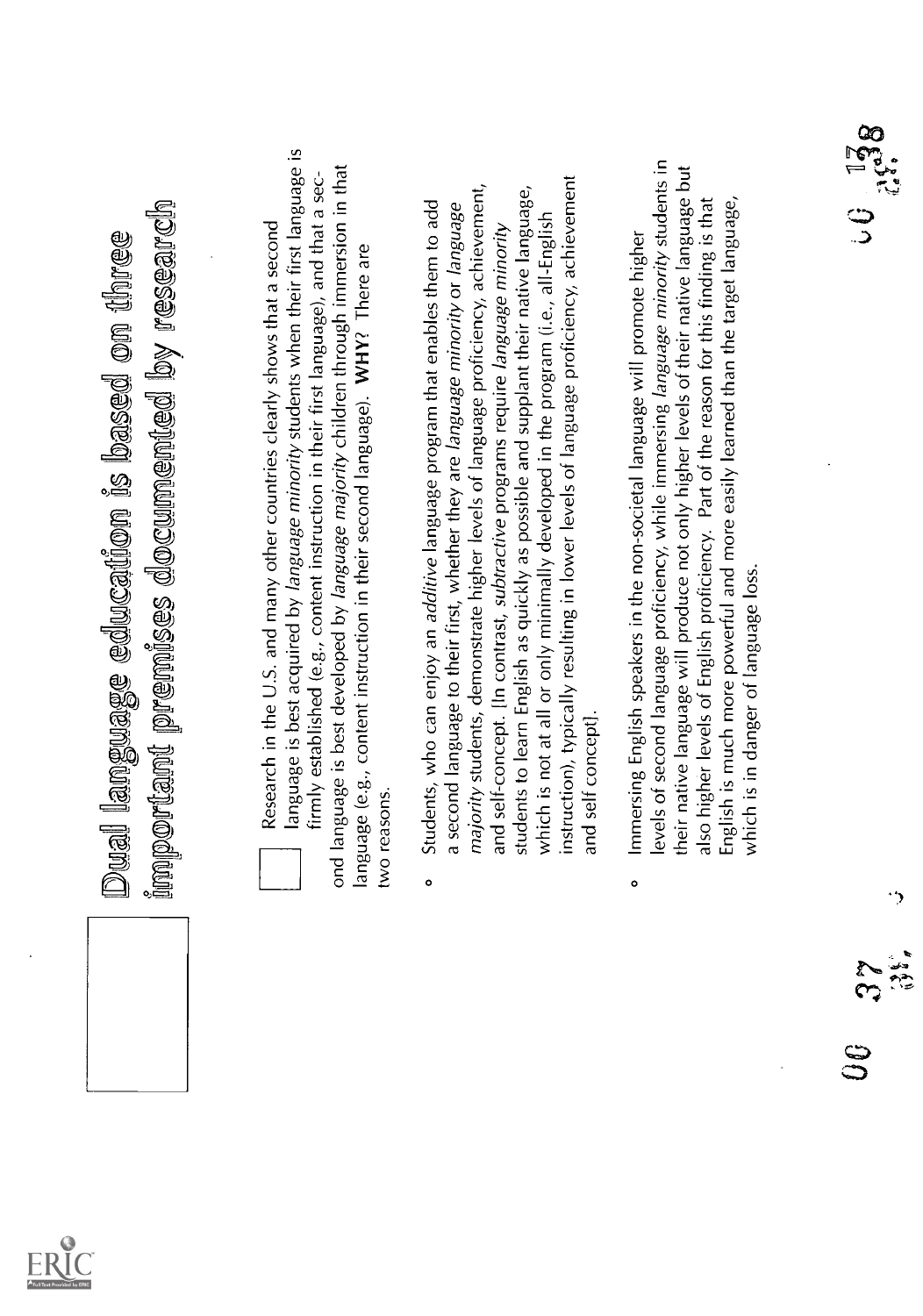

Language Assimilation<br>Language Assimilation<br>Since 1991, the Children Immigrants Longitudinal<br>Since 1991, the Children report speaking a<br>Study has followed the progress of 5200 teenages<br>Study has followed the progress in tw

From the set of the strength of the strength of the strength of the strength of the strength of the strength of the strength of the strength of the strength of the strength of the strength of the strength of the strength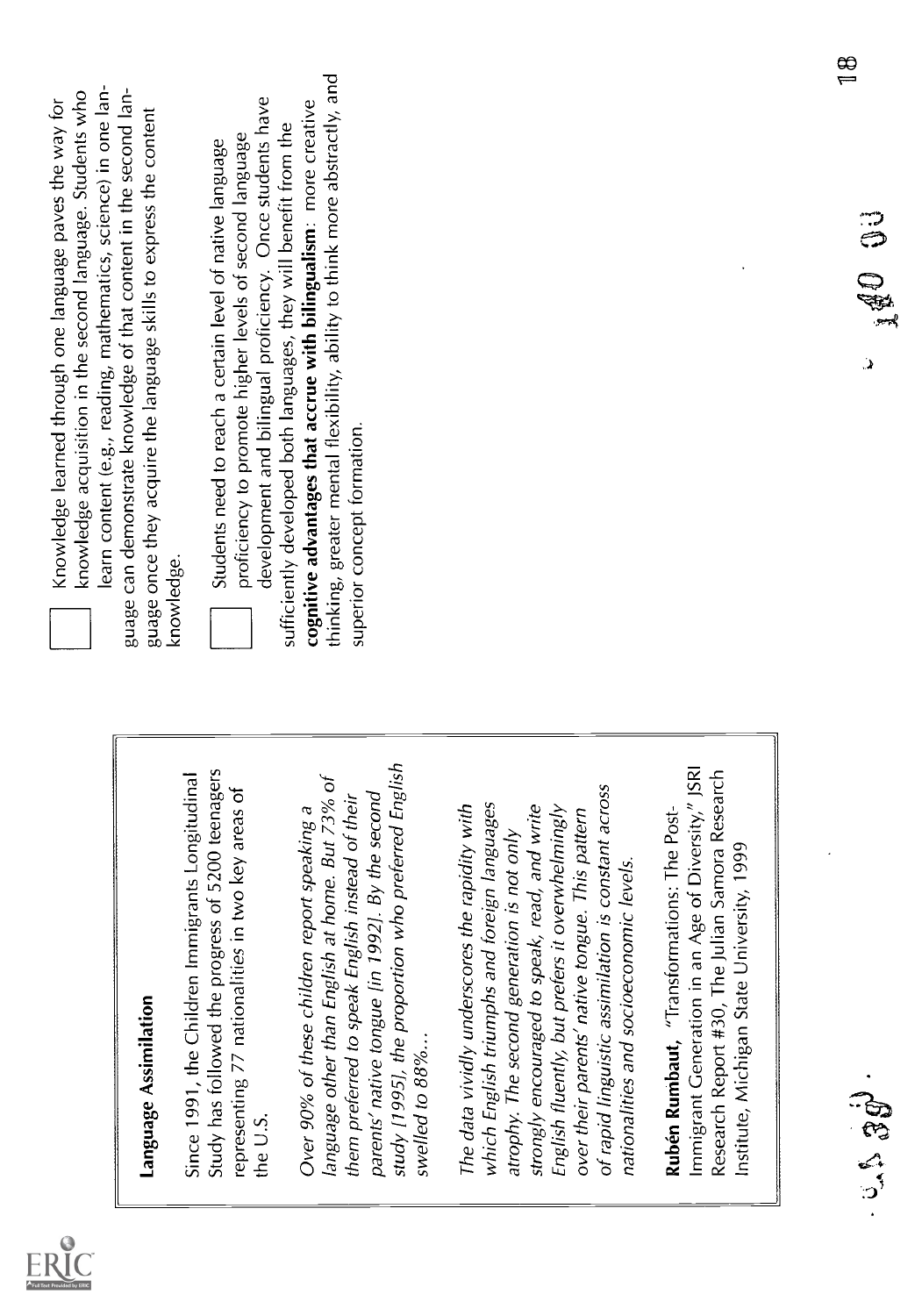| Full Text Provided by ERIC |  |
|----------------------------|--|

IQ ADDvantage of Bilingualism Take any group of bilinguals who are approximately equivalent in their L 1 and L2 abilities and match them with a monolingual group for age, socioeconomic level, and whatever other variables you think might confound your results. Now, choose a measure of cognitive flexibility and administer it to both groups. The bilingual will do beter. Kenji Hakuta, Mirror of Language, 1986 Key Featunoe of IDa ai Educatiion Filaograum Tguage too A number of reviews have been conducted of research and evaluation studies concern- ing effective schools and instruction in the U.S. and many countries around the world. An examination of the educational investigations points to certain key features which tend to be associated with effective education programs. These seven factors form the key fea- tures for successful dual language education. 1. Administrative Support and instructional Leadership While there are a number of characteristics of particularly successful leaders, these attributes can be categorized into two predominant salient features. Administrative support Strong support for the program by the school district and the local Board of Education, as demonstrated in the structural and functional integration of the program within the total school system and an equitable allocation of resources. Strong principal support assures that the language education program is integrated within the total school, that all teachers and staff understand the language education program. Instructional Leadership Leadership may come from a vice principal, program coordinator or resource teacher. This individual has extensive knowledge of the language education model being implemented at the site, second language development, bilingual and immersion education theory and research,

- 
-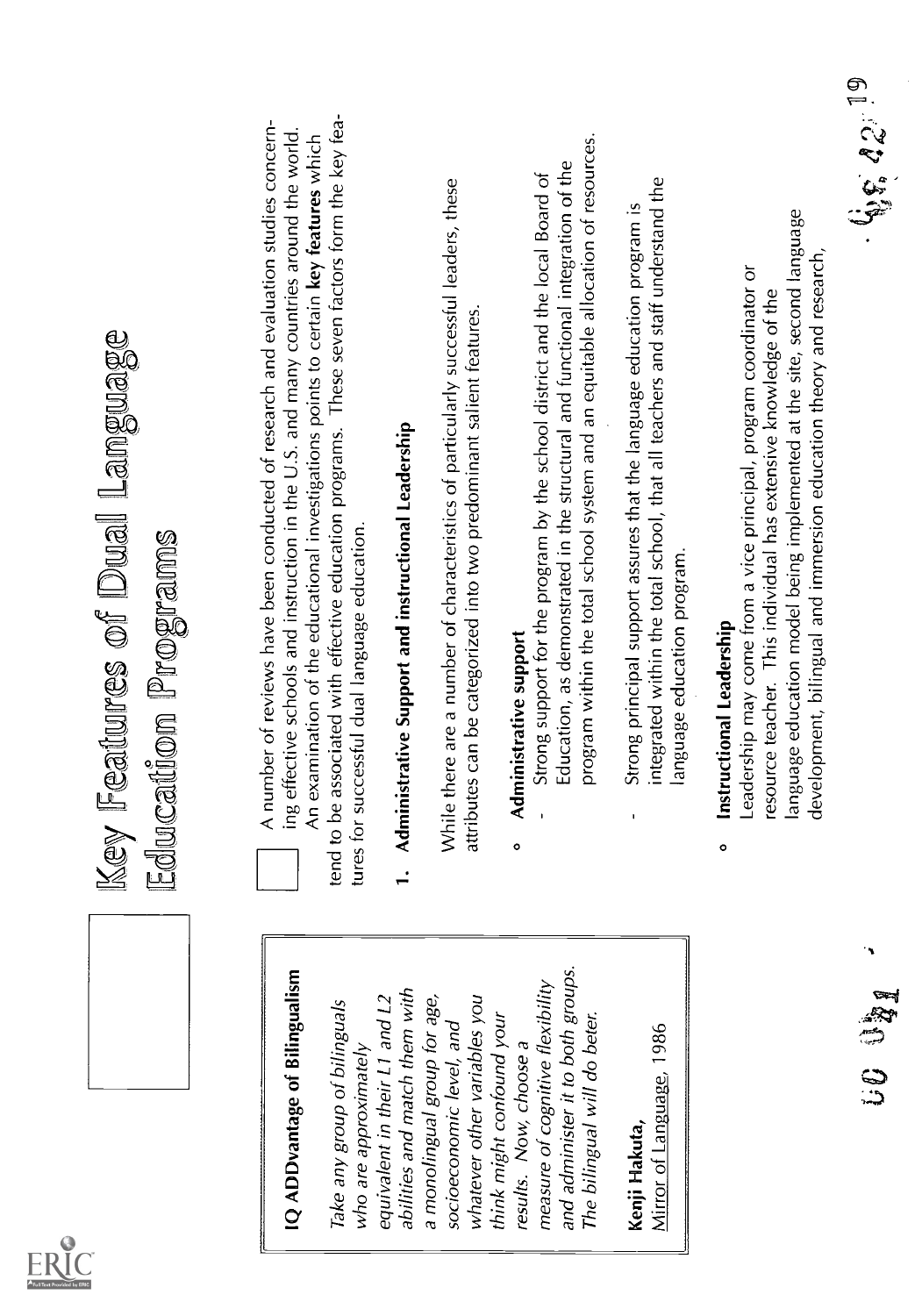| Full Text Provided by ERIC |
|----------------------------|

**instructional methodologies, effective classroom practices,** and the belief that the selected language education model can work once it is implemented correctly.<br>Can work once it is implemented correctly.<br>A Positive Schoo

- 
- 
- -
- -

- 
- 

2. A Positive School Environment for All Students A positive school environment refers to the atmosphere and ethos to which the student is exposed in the classroom and school, including the following features: School environment conducive to learning Research on effective schools and successful minority students has shown that effective schools have: An orderly, safe, and warm environment that facilitates learning; A school-wide instructional focus and commitment to achievement; High expectations for all students; and Students with pride in their school. O Additive dual language environment All students are provided the opportunity to acquire a second language at no cost to their home language and culture. O Positive Instructional Climate Promotion of positive interactions between teachers and students and between language minority and majority students. Cooperative learning is used to optimize student interactions and shared work experiences, and to facilitate extensive interactions among native and non-native speakers. Multicultural Components Effective schools have faculty who are committed to equality; who provide instruction in an equitable manner to students from different ethnic, social and language backgrounds; who have been trained in multicultural understanding and educational equity; and who use books and instructional materials that represent ethnic and religious diversity. 3. High Quality Instructional Personnel Teachers in language education programs, like in mainstream classrooms, must possess the typical knowledge of content, curriculum, instructional strategies and classroom management skills. Effective language education programs require teachers who have native or native-like ability in either or both of the language(s) in which they are instructing. The dialects spoken by children influence teacher per- ceptions of their academic ability, the students' learning opportunities, evaluations of their contributions to class, and the way they are grouped for instruction. Diane August and Kenji Hakuta State Of Knowledge Committee on Developing a Research Agenda on the Education of Limited English Proficient and Bilingual Students: Improving Schooling for Language Minority Children: A Research Agenda, 1997 (lj 4 4 2©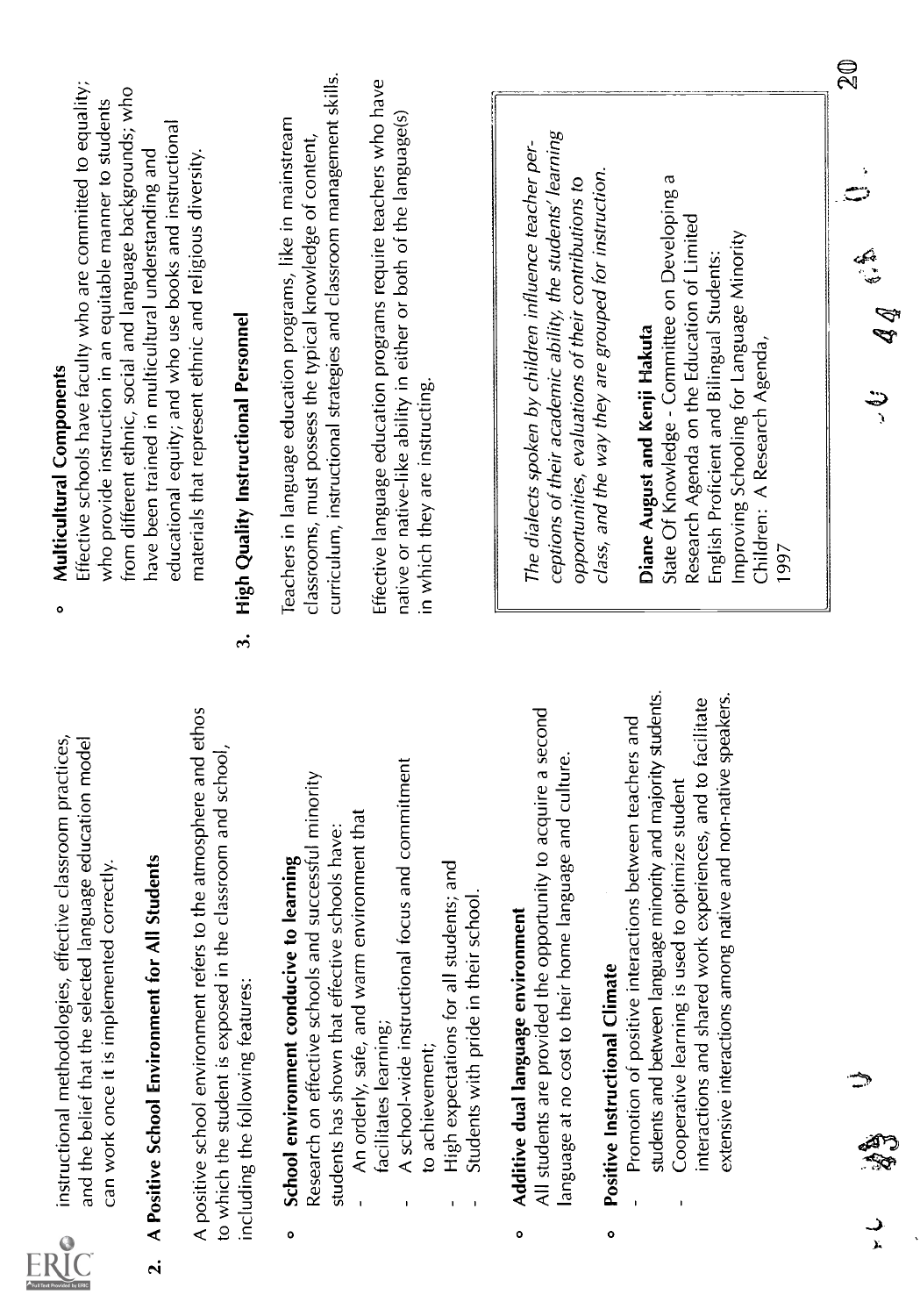

- 
- 
- -
- 

ر<br>دیگر

- 
- 
- 
- 
- 

 $\label{eq:2} \begin{tabular}{|c|c|} \hline \multicolumn{3}{|c|}{\hline \multicolumn{3}{|c|}{\hline \multicolumn{3}{|c|}{\hline \multicolumn{3}{|c|}{\hline \multicolumn{3}{|c|}{\hline \multicolumn{3}{|c|}{\hline \multicolumn{3}{|c|}{\hline \multicolumn{3}{|c|}{\hline \multicolumn{3}{|c|}{\hline \multicolumn{3}{|c|}{\hline \multicolumn{3}{|c|}{\hline \multicolumn{3}{|c|}{\hline \multicolumn{3}{|c|}{\hline \multicolumn{3}{|c|}{\hline \mult$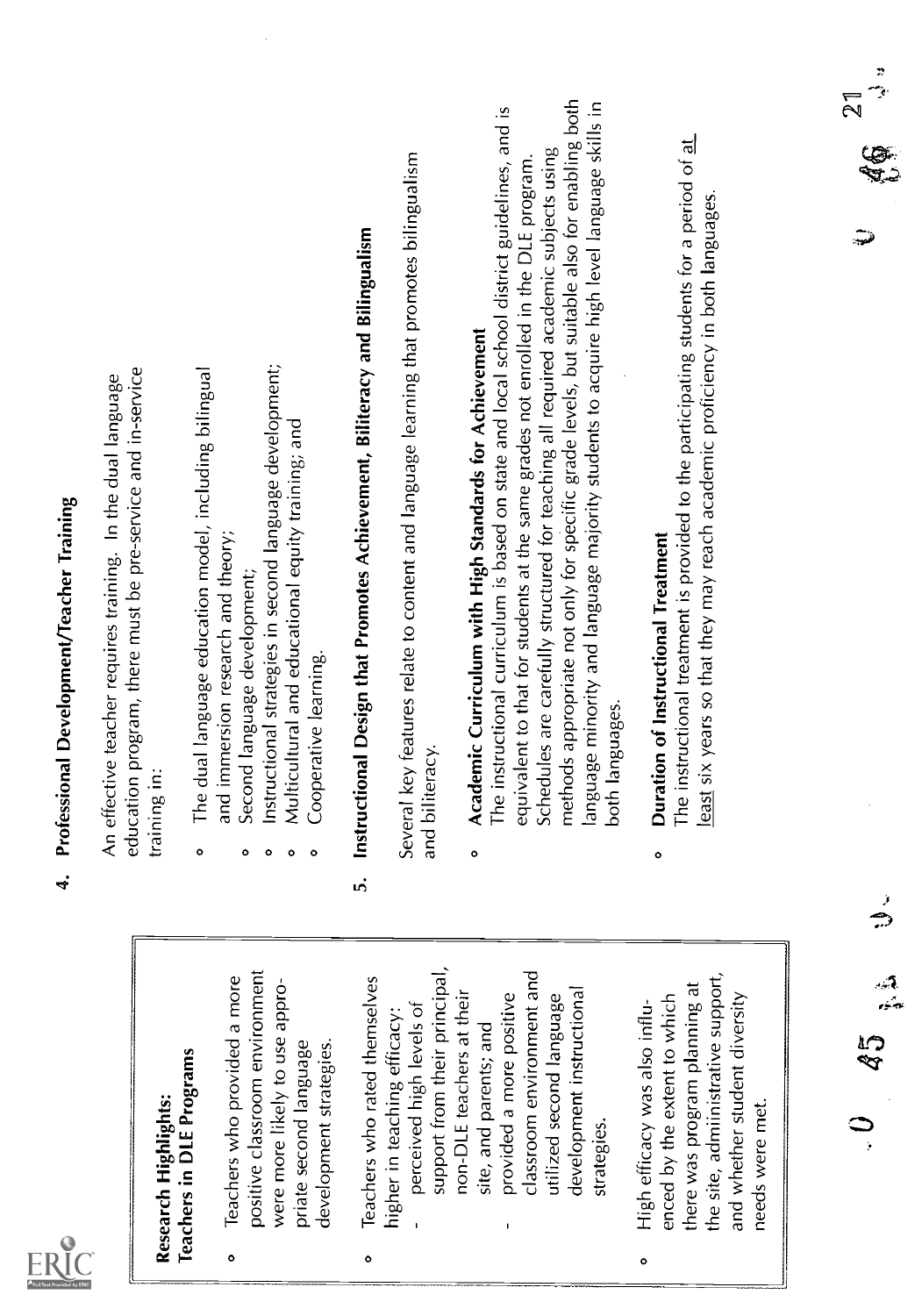|                                                                                                                                                                                                                                                                                                                                                                                                          | Integrated Language Arts Instruction<br>۰                                                                                                                                                                                                                                                                                                                                                                                                                                                                                                                                  |
|----------------------------------------------------------------------------------------------------------------------------------------------------------------------------------------------------------------------------------------------------------------------------------------------------------------------------------------------------------------------------------------------------------|----------------------------------------------------------------------------------------------------------------------------------------------------------------------------------------------------------------------------------------------------------------------------------------------------------------------------------------------------------------------------------------------------------------------------------------------------------------------------------------------------------------------------------------------------------------------------|
| ges?<br>that do you think of learning in two langua<br>It's so fun!                                                                                                                                                                                                                                                                                                                                      | should be mastered and how these linguistic structures should<br>anguage arts curriculum specifies which linguistic structures                                                                                                                                                                                                                                                                                                                                                                                                                                             |
| Plus the teacher tries to help us understand. Sometimes<br>No, cause the kids who understand in Spanish always help<br>Is it hard?                                                                                                                                                                                                                                                                       | be incorporated into the academic content (e.g., using past<br>tense verbs to discuss history and conditional verbs<br>during science).                                                                                                                                                                                                                                                                                                                                                                                                                                    |
| it's funny - she looks like an actress.                                                                                                                                                                                                                                                                                                                                                                  | Monolingual lesson delivery (i.e., different periods of time<br>Separation of Languages for Instruction<br>$\bullet$                                                                                                                                                                                                                                                                                                                                                                                                                                                       |
| Jessica, Kindergarten                                                                                                                                                                                                                                                                                                                                                                                    | devoted to instruction in and through each of the two<br>languages respectively).                                                                                                                                                                                                                                                                                                                                                                                                                                                                                          |
| expanded, simplified, and repetitive speech oriented to the<br>and gestures; comprehension and confirmation checks.<br>arly for the native<br>Comprehensible input though the use of slower, more<br>"here and now"; highly contextualized language<br>Exposure to Optimal Dual Language Input<br>Stimulating language input, particul<br>speakers of each language.                                     | A minimum of 10% English instruction initially is important<br>high levels of the non-English language proficiency among<br>A minimum of 50% target language instruction to promote<br>to promote English language development for the non-<br>language majority students and to promote academic<br>achievement among language minority students.<br>Ratio of English to the Target Language<br>native speakers of English.<br>$\circ$                                                                                                                                    |
| Providing both structured tasks and unstructured opportunities<br>tional language and discourages students from speaking the<br>non-instructional language (not appropriate in grades K-1).<br>the classroom that encourages students to use the instruc-<br>Establishing and enforcing a strong language policy in<br>Language Output: Promotion and Opportunities<br>involving oral production skills. | Understanding student needs and best ratios for classroom composition<br>two speakers of one language to one speaker of the other language.<br>To maintain an environment of educational and linguistic equity in<br>enough language models of each language to promote interactions<br>between the two groups of students, there should be no more than<br>speakers to 50% target language speakers. To insure that there are<br>the classroom and to promote interactions among native and non-<br>native English speakers, the most desirable ratio is 50% English<br>ق |
| Э                                                                                                                                                                                                                                                                                                                                                                                                        | 22<br><b>RB</b>                                                                                                                                                                                                                                                                                                                                                                                                                                                                                                                                                            |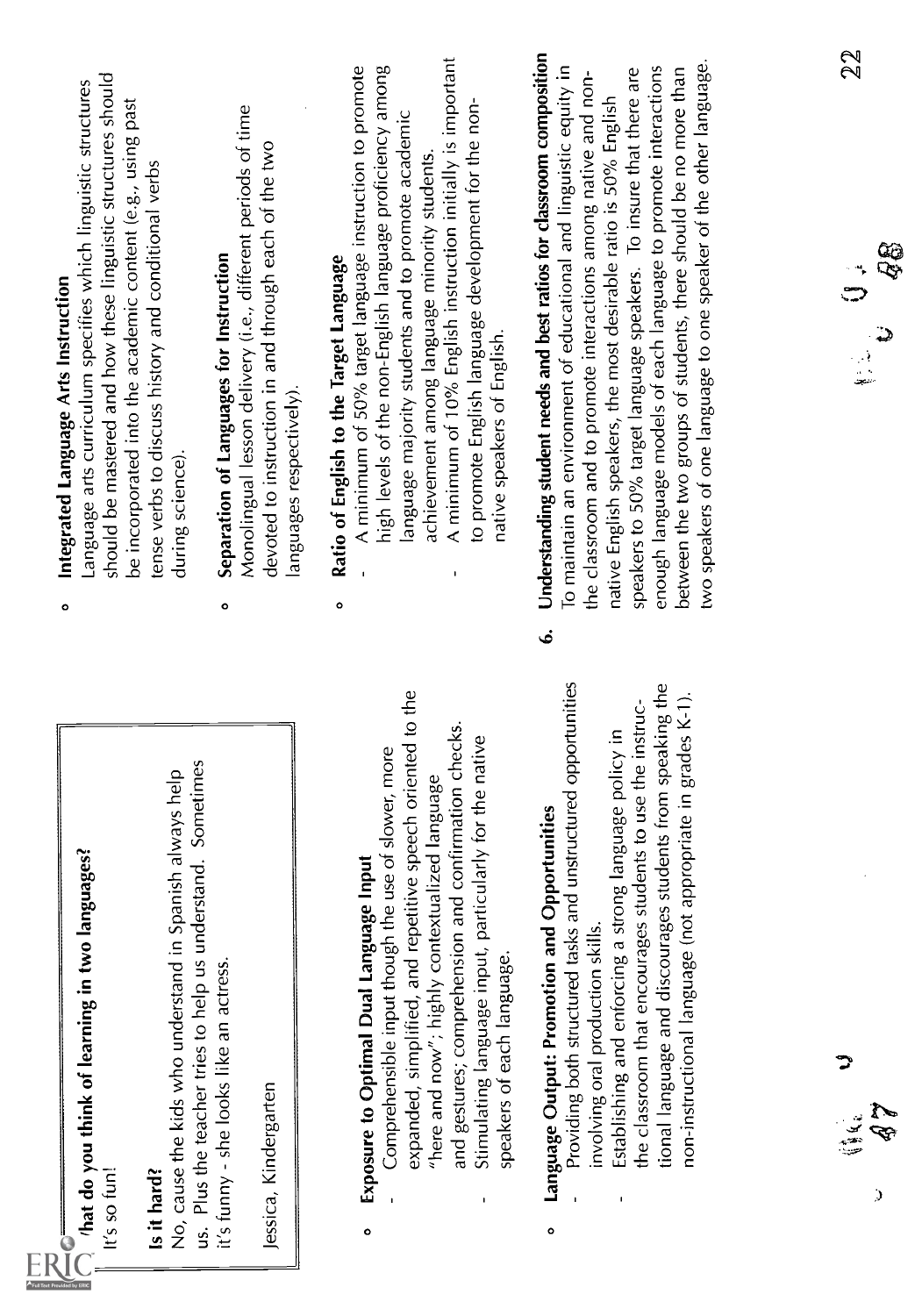| Parents were very satisfied with the program and would highly<br>significantly associated with the students' standardized reading<br>Parents were confident that their child would be bilingual as a<br>Parents believed that studying Spanish was important for their<br>converse with varied people, to participate in activities with<br>to be comfortable with other Spanish speakers, to meet and<br>5D<br>D<br>The frequency with which a parent read to their child was<br>د<br>recommend the program to other parents.<br>them more knowledgeable.<br>result to the program.<br>Dual Language Education<br>Kathryn Lindholm-Leary,<br>if s/he is bilingual.<br>reading skills.<br>$\mathbf{o}$<br>o<br>$\circ$<br>$\circ$<br>o<br>educational equity that balances meeting the educational<br>in how to promote<br>Parents need training about the model, including the<br>achievement.<br>Parents should be provided training<br>language proficiency and academic<br>needs of both groups of students.<br>o<br>o | critical. Parents are also important in recruitment and need<br>with the school is<br>Parental involvement and collaboration<br>$\sum_{n=0}^{\infty}$ Parent Involvement and Home/School<br>to understand the program. | Research study of parents with children<br>Research Highlights:                                                                           |  |
|----------------------------------------------------------------------------------------------------------------------------------------------------------------------------------------------------------------------------------------------------------------------------------------------------------------------------------------------------------------------------------------------------------------------------------------------------------------------------------------------------------------------------------------------------------------------------------------------------------------------------------------------------------------------------------------------------------------------------------------------------------------------------------------------------------------------------------------------------------------------------------------------------------------------------------------------------------------------------------------------------------------------------|------------------------------------------------------------------------------------------------------------------------------------------------------------------------------------------------------------------------|-------------------------------------------------------------------------------------------------------------------------------------------|--|
|                                                                                                                                                                                                                                                                                                                                                                                                                                                                                                                                                                                                                                                                                                                                                                                                                                                                                                                                                                                                                            |                                                                                                                                                                                                                        | in dual language education programs                                                                                                       |  |
|                                                                                                                                                                                                                                                                                                                                                                                                                                                                                                                                                                                                                                                                                                                                                                                                                                                                                                                                                                                                                            |                                                                                                                                                                                                                        |                                                                                                                                           |  |
|                                                                                                                                                                                                                                                                                                                                                                                                                                                                                                                                                                                                                                                                                                                                                                                                                                                                                                                                                                                                                            |                                                                                                                                                                                                                        | people of other cultures, and felt that others will respect the child<br>Most parents also saw the value in their child studying Spanish: |  |
|                                                                                                                                                                                                                                                                                                                                                                                                                                                                                                                                                                                                                                                                                                                                                                                                                                                                                                                                                                                                                            |                                                                                                                                                                                                                        | children because they will need it for their career and it will make                                                                      |  |
|                                                                                                                                                                                                                                                                                                                                                                                                                                                                                                                                                                                                                                                                                                                                                                                                                                                                                                                                                                                                                            |                                                                                                                                                                                                                        | achievement score and the teacher's assessment of the students'                                                                           |  |
|                                                                                                                                                                                                                                                                                                                                                                                                                                                                                                                                                                                                                                                                                                                                                                                                                                                                                                                                                                                                                            |                                                                                                                                                                                                                        |                                                                                                                                           |  |
|                                                                                                                                                                                                                                                                                                                                                                                                                                                                                                                                                                                                                                                                                                                                                                                                                                                                                                                                                                                                                            |                                                                                                                                                                                                                        |                                                                                                                                           |  |
| đ.                                                                                                                                                                                                                                                                                                                                                                                                                                                                                                                                                                                                                                                                                                                                                                                                                                                                                                                                                                                                                         | 9 <sup>h</sup>                                                                                                                                                                                                         | 3<br>23<br>þ<br>ا کی<br>سم                                                                                                                |  |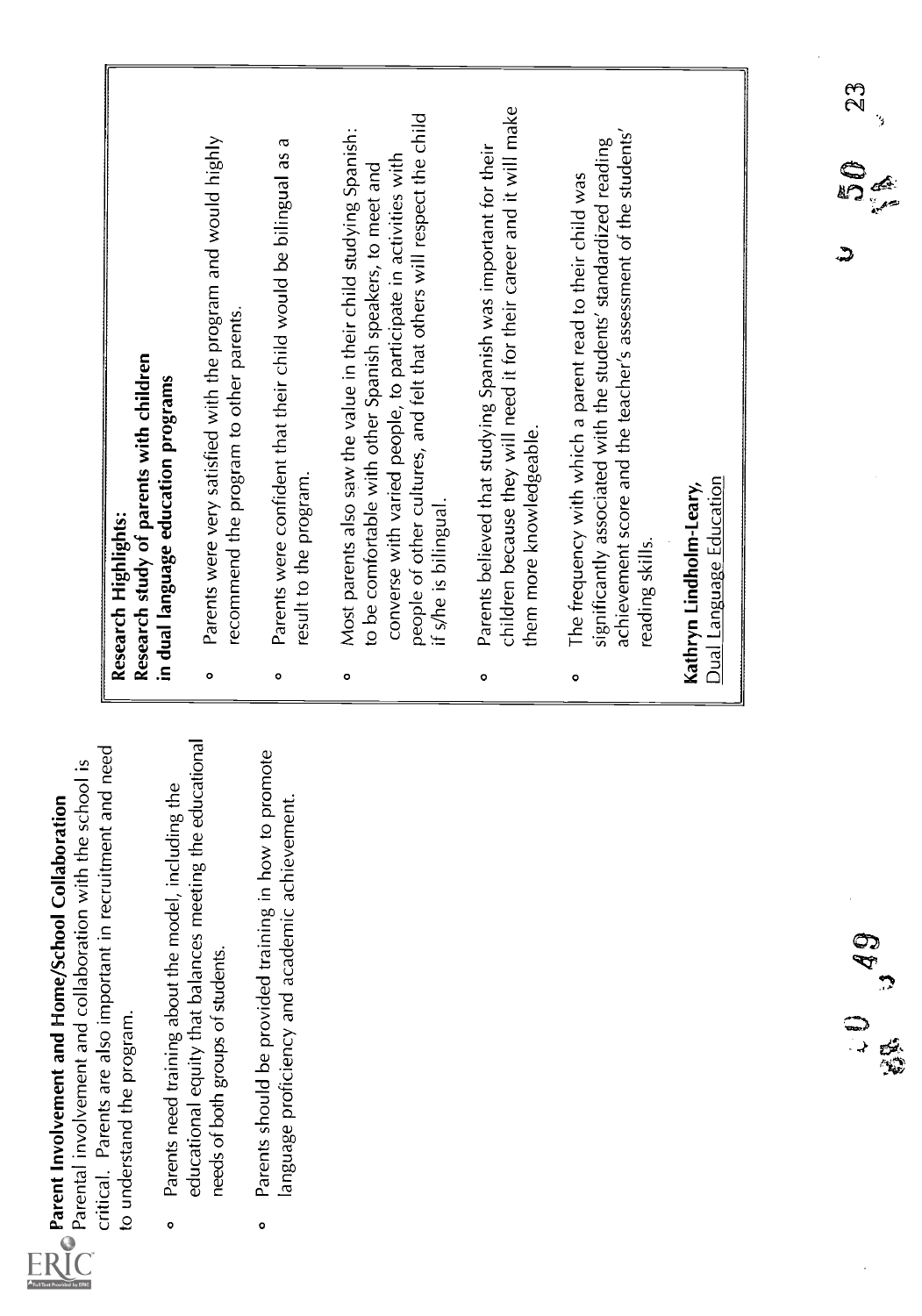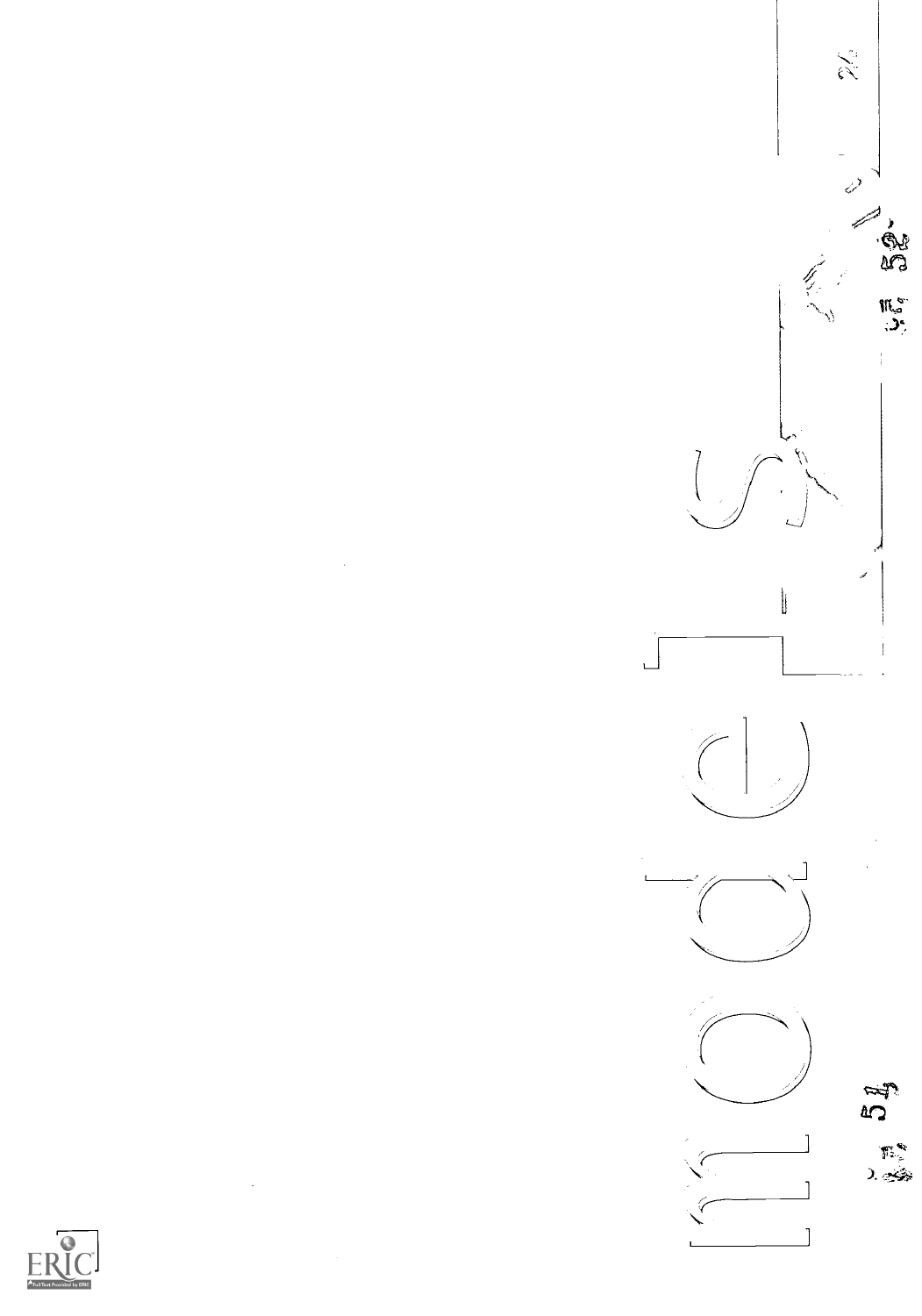









**EXAMPLE CONSECTED AND ACTION CONSECTED**<br> **EXAMPLE CONSECTED AND ACTION CONSECTED**<br> **EXAMPLE CONSECTED AND ACTION** CONSECTED AND ACTION CONSECTED AND CONSECTED AND CONSECTED AND CONSECTED AND CONSECTED AND CONSECTED AND C

্ৰ<br>১<br>? <del>ব</del>া

 $\frac{1}{2}$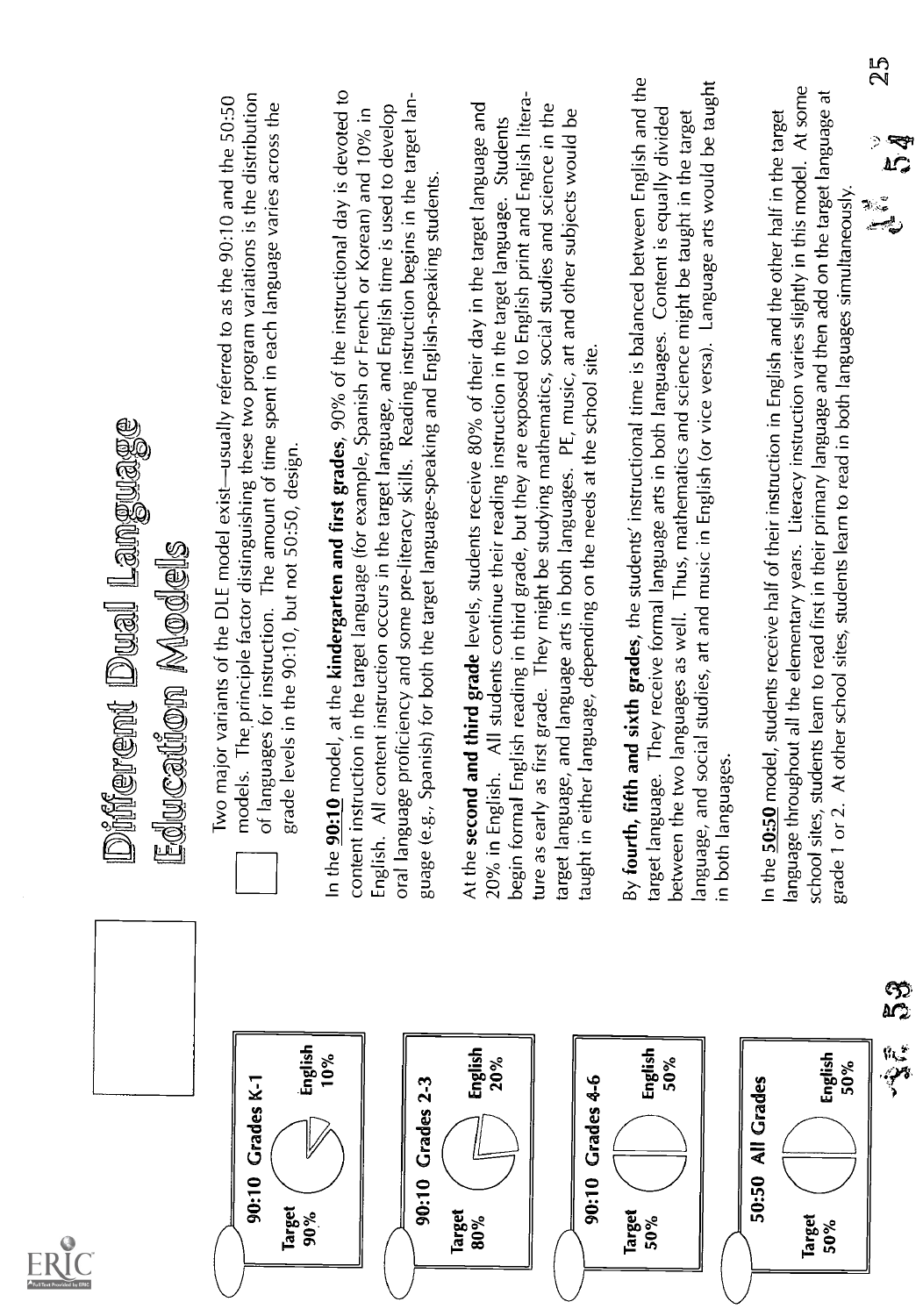| <b>Full Text Provided by ERIC</b> |
|-----------------------------------|

- 
- 

A repeat date to produce the state of the state of the state of the state of the state of the state of the state of the state of the state of the state of the state of the state of the state of the state of the state of t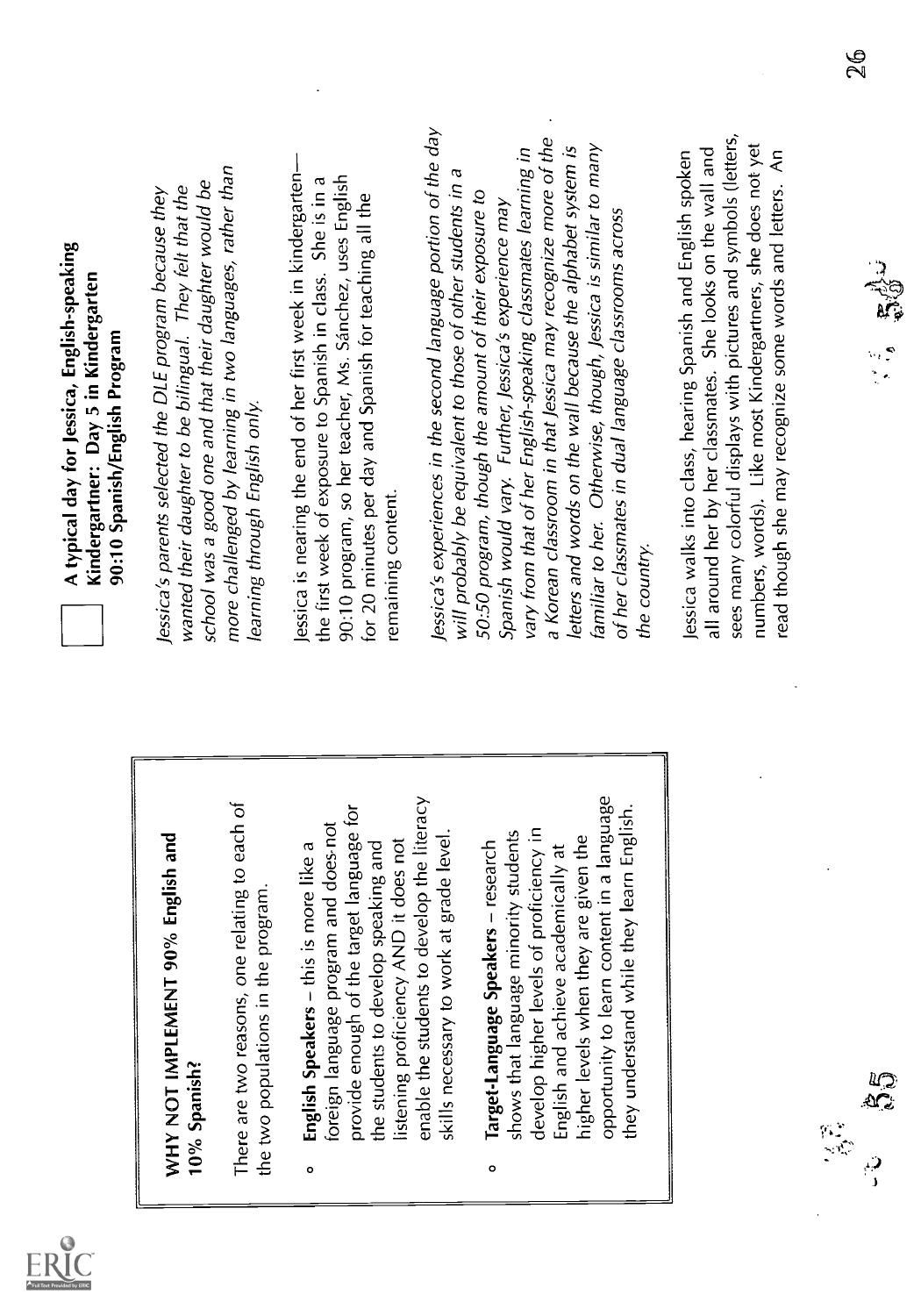

Expression the properties of the special point of the special point of the state of the state of the state of the state of the state of the state of the state of the state of the state of the state of the state of the sta

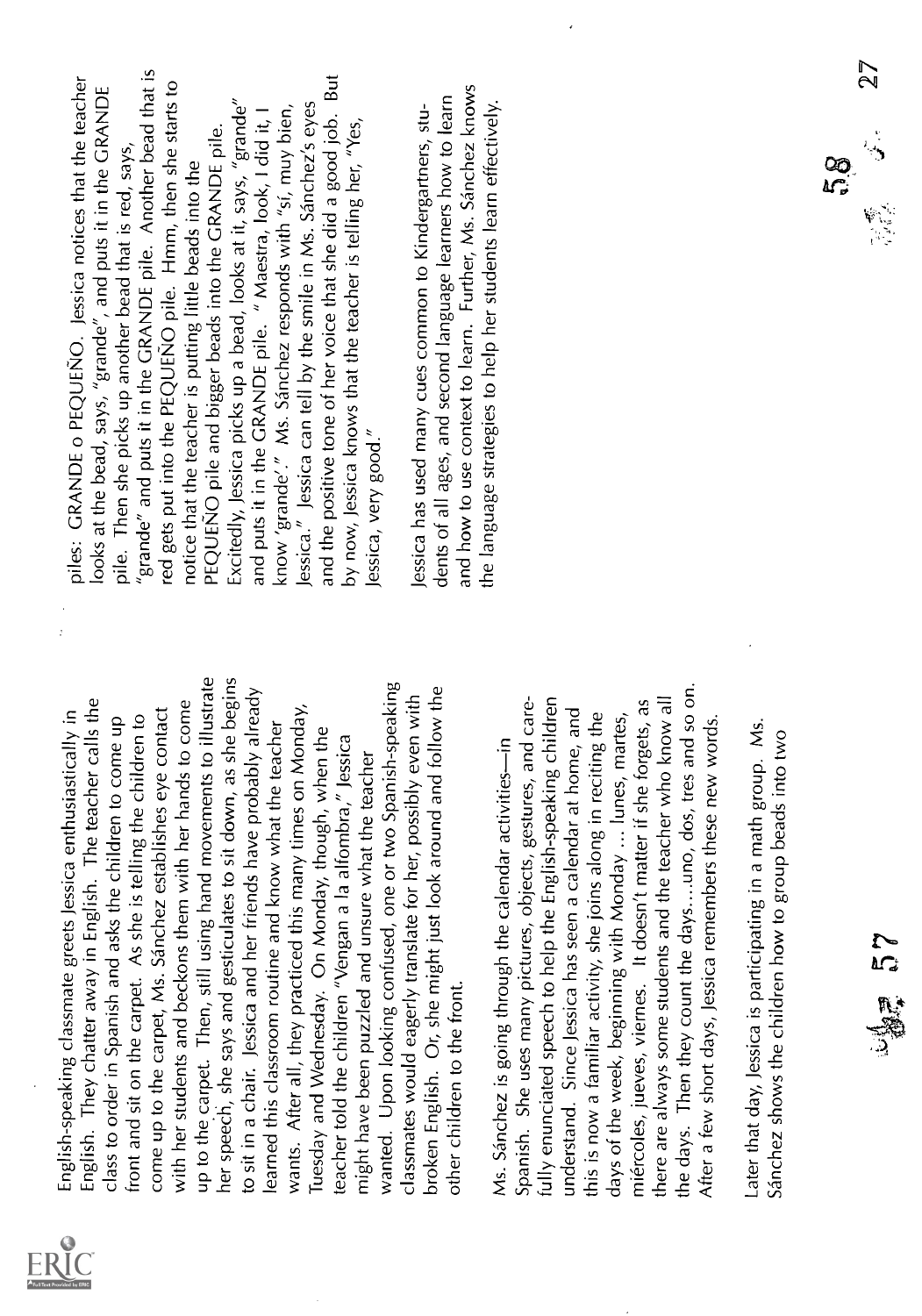| Full Text Provided by ERIC |  |
|----------------------------|--|

 $\frac{1}{\sqrt{2}}$  A physical day for Mayrian spacinity and spacing the spacing section in the state of the particle of the particle of the state of the state of the state of the state of the state of the state of the state of

E<br>G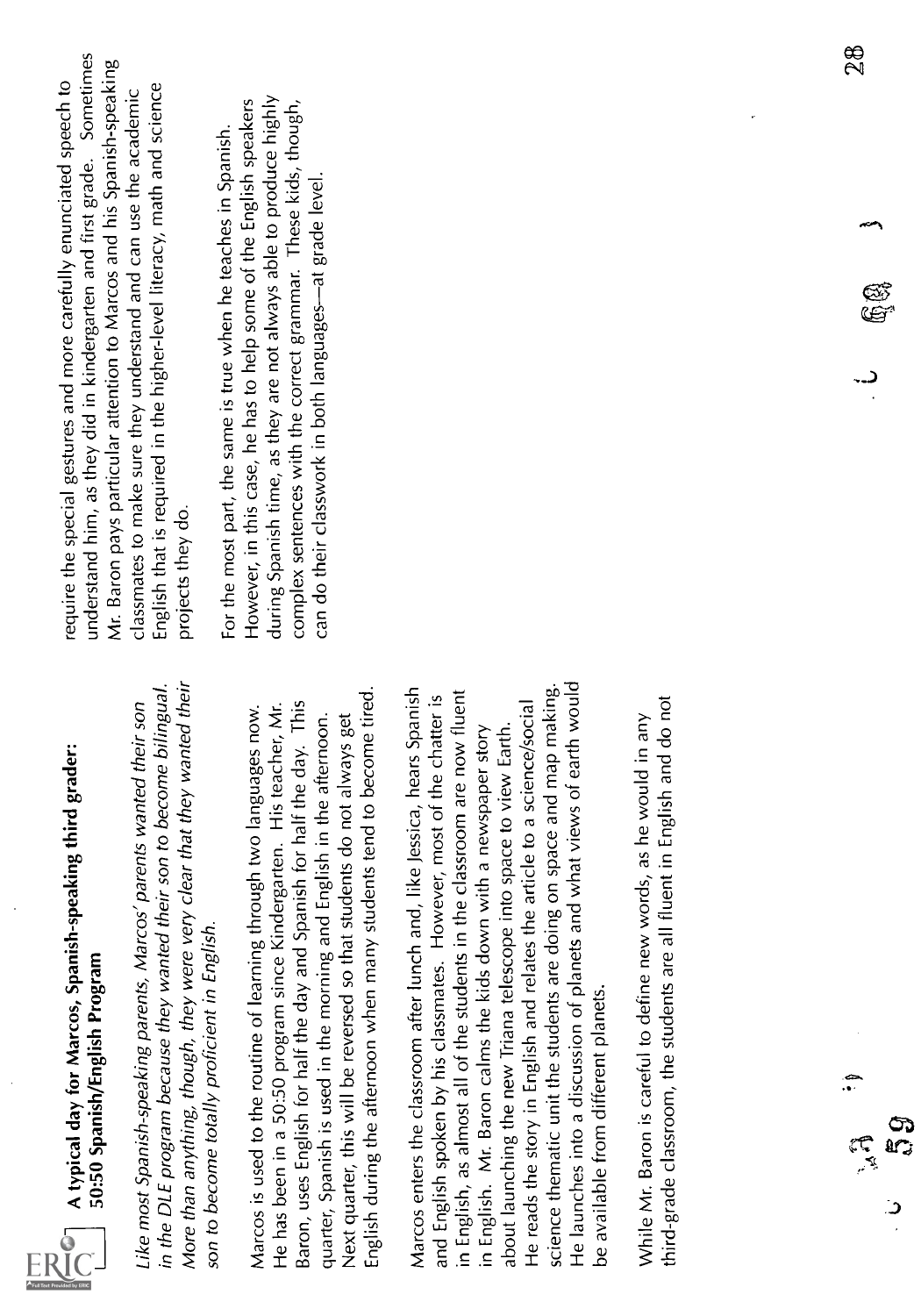Of Effecflvene§§ O IDu@A Lang age Educafion room m§ Research Results Two major sets of studies of dual language education programs have been carried out over the past several years. One set of cross-sectional and longitudinal studies by Dr. Kathryn Lindholm-Leary represents 7,120 students in 20 schools, mostly in California. Wayne Thomas and Virginia Collier conducted another set of longitudinal studies on reading achievement with a national database of 700,000 ELL students from five large urban and suburban school districts. As Kathryn Lindholm-Leary pointed out in her recent comparison of results of these two data sets, the trends from these two studies are very similar. This similarity lends further credence to the conclusion that dual language education can close the achievement gap between language majority and language minority students. Bilingual Language Proficiency Both DLE models, 90:10 and 50:50, promoted proficiency in two languages. Students in 90:10 programs developed higher levels of bilingual proficiency than students in the 50:50 program. In developing proficiency in the English language, both English and Spanish speakers benefited equally from 90:10 and 50:50 programs. Thus, whether they spent 10-20% or 50% of their instructional day in English, students were equally proficient in English. Developing high levels of Spanish proficiency was much more likely to occur in 90:10 than 50:50 programs for both English and Spanish speakers. There is no evidence to suggest that participation in DLE programs retards the native language development of Spanish or English speakers. All students, regardless of their student characteristics, were proficient in English and Spanish. 62 29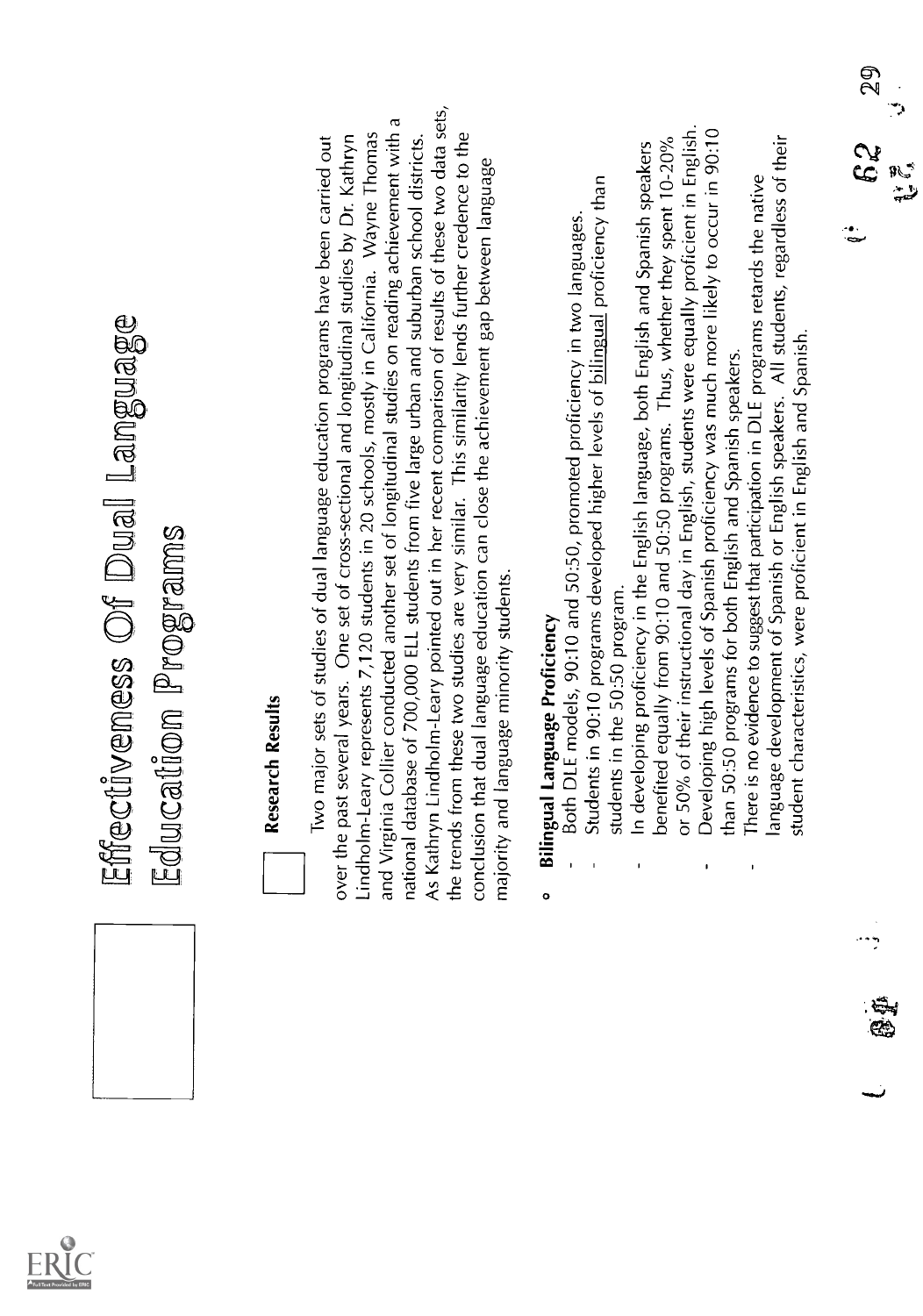| Writing a 5th Grade Report - in Spanish, of course!                                                                                                                                | Well, like we have to write a report on the Civil War, in<br>How do you write a report?<br>Spanish, of course.                                                                                                                                                      | English. I take notes on them too. Then I write the report<br>Oh no, I just find books in Spanish and read them. Then<br>find enough books in Spanish. So I find more books in<br>I have to take notes on what I read. Sometimes I can't<br>Is that hard to do?   | But I write things down in Spanish too. If I have to turn<br>in Spanish. If the book is in English, I do it in English.<br>the notes in to my teacher, then, of course, I write the<br>It depends. If the book is in Spanish, I write<br>Do you take notes in English or Spanish?<br>notes in Spanish.<br>in Spanish.                                   | It sounds like you can go back and forth between the two<br>and sometimes he has trouble writing reports in English.<br>cousin has to write reports too. He only speaks English<br>I can cause I know Spanish really well. Sometimes it's<br>hard cause I don't know a word in Spanish. But, my<br>So, I guess reports are just hard to write - in Spanish<br>languages pretty easily.                                                                                                                                                    | Alex, 5th grade<br>and English.                                                                                                                                                             | ್<br>$\ddot{ }$<br><b>DE 00</b>                                             |
|------------------------------------------------------------------------------------------------------------------------------------------------------------------------------------|---------------------------------------------------------------------------------------------------------------------------------------------------------------------------------------------------------------------------------------------------------------------|-------------------------------------------------------------------------------------------------------------------------------------------------------------------------------------------------------------------------------------------------------------------|---------------------------------------------------------------------------------------------------------------------------------------------------------------------------------------------------------------------------------------------------------------------------------------------------------------------------------------------------------|-------------------------------------------------------------------------------------------------------------------------------------------------------------------------------------------------------------------------------------------------------------------------------------------------------------------------------------------------------------------------------------------------------------------------------------------------------------------------------------------------------------------------------------------|---------------------------------------------------------------------------------------------------------------------------------------------------------------------------------------------|-----------------------------------------------------------------------------|
| and they performed at similar levels as their same language-<br>Students made significant progress in reading and language,<br>Languages<br>Siliteracy: Reading and Writing in Two | Spanish speakers. Longitudinal and cross-sectional results were<br>English reading instruction<br>background peers using California state norms for English and<br>very consistent for reading achievement.<br>By the time English speakers began<br>$\blacksquare$ | level and at least as high as<br>the California statewide norms for English speakers instructed<br>Higher levels of bilingual proficiency were associated with<br>higher levels of reading achievement<br>in grade 3, they performed at grade<br>only in English. | speakers. Longitudinal and<br>with their peers in mathematics achievement using California<br>Both English and Spanish-speaking students scored on par<br>cross-sectional results were very similar for mathematics<br>Content Area Achievement: Mathematics, Science<br>state norms for English and Spanish<br>and Social Studies<br>achievement.<br>۰ | that content learned in one<br>Social studies and science achievement scores were average to<br>language was available in the other language as well. Despite<br>instruction in English, 90:10 students were able to score at or<br>ly related across the two<br>close to grade level on the mathematics achievement tests<br>limited English instruction and little or no mathematics<br>high for both groups of students at all grade levels.<br>Mathematics achievement was highl<br>anguages. This result demonstrates<br>in English. | programs in English mathematics demonstrates that English and<br>The lack of differences between students in 90:10 and 50:50<br>Spanish speakers are not at any disadvantage because of the | additional Spanish, and consequently less English, in<br>their instruction. |

 $\ddot{\phantom{a}}$ 

 $\ominus$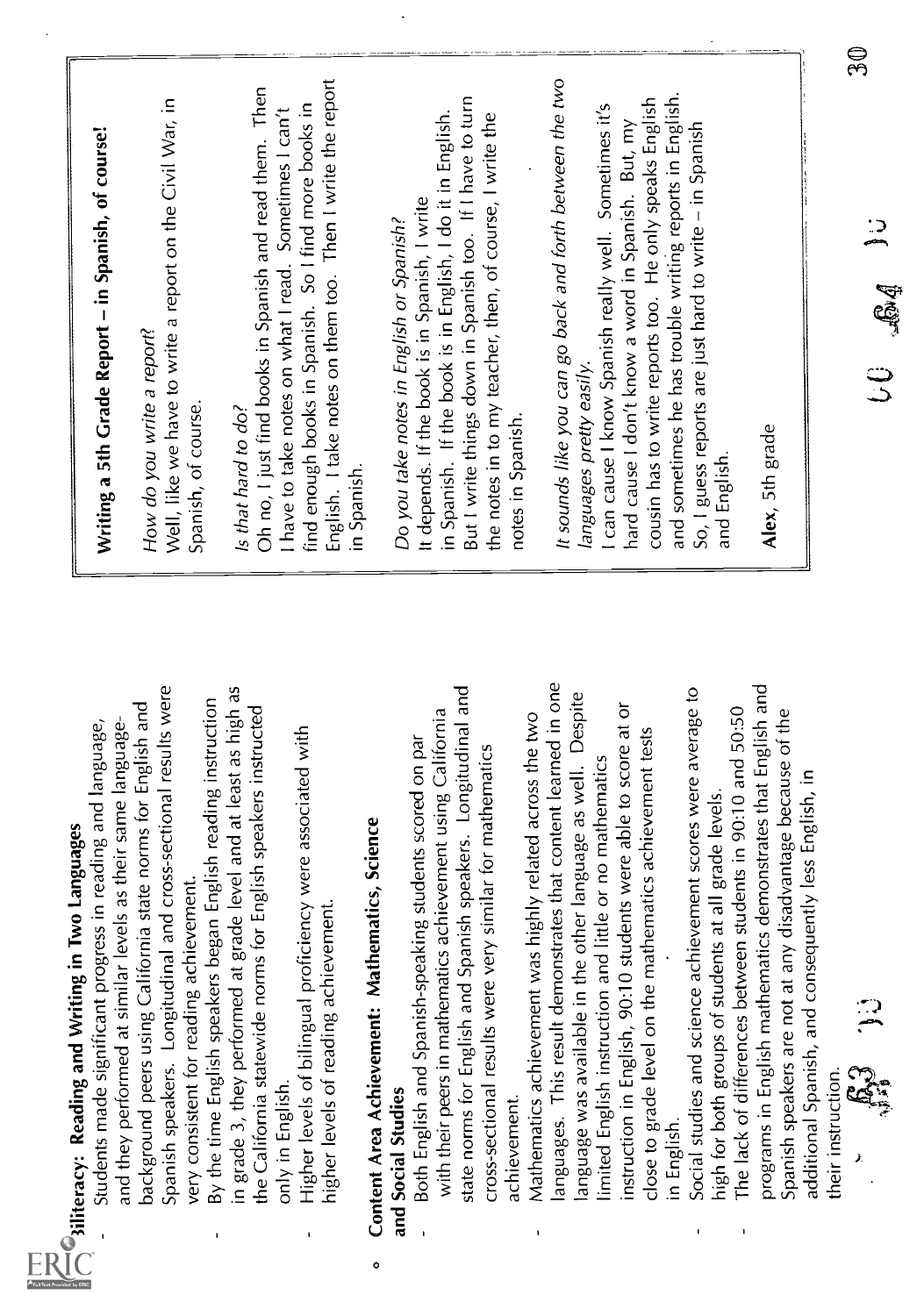| education programs produced similar results, with higher<br>among the native<br>Studies of students in Korean/English dual language<br>scores in mathematics achievement<br>Korean-speaking students.<br>$\frac{1}{2}$                                                                                                                                                                                                                                                        | $\circ$ | None of the students felt that they would drop out of school; and<br>dual language program kept them from dropping out of school.<br>Half of the former ELL students said that participating in the<br>High School Completion                                                                                                                             |
|-------------------------------------------------------------------------------------------------------------------------------------------------------------------------------------------------------------------------------------------------------------------------------------------------------------------------------------------------------------------------------------------------------------------------------------------------------------------------------|---------|-----------------------------------------------------------------------------------------------------------------------------------------------------------------------------------------------------------------------------------------------------------------------------------------------------------------------------------------------------------|
| In the DLE students' responses to questions about multicultural<br>attitudes, scores were consistently high in:<br>Multicultural Competencies<br>$\bullet$                                                                                                                                                                                                                                                                                                                    | $\circ$ | In looking at their post-high school career and college plans, most<br>former ELL students responded that:<br>College Plans                                                                                                                                                                                                                               |
| perceptions and willingness to interact with others who differed<br>in physical characteristics (looks, skin color) or in language<br>background;                                                                                                                                                                                                                                                                                                                             |         | Getting a good education is important (94%); and<br>They want to go to college (91%).                                                                                                                                                                                                                                                                     |
| stand and get along better with other people and that Spanish is<br>belief that speaking another language could help them under-<br>enjoyment in meeting people who speak another language.<br>important to talk with others; and                                                                                                                                                                                                                                             | ۰       | Students' attitudes toward the dual language program and their<br>achievement in it were very positive.<br>School-Related Attitudes                                                                                                                                                                                                                       |
| Follow-Up Study Of Graduates Of Dual Language<br><b>Education Programs</b>                                                                                                                                                                                                                                                                                                                                                                                                    |         | immersion program, 65% said they were at the same level or<br>or ahead of their peers who did not attend a dual language<br>In asking the students whether they felt they were behind                                                                                                                                                                     |
| ELL students (who are now bilingual students) came from homes in<br>attended dual language education programs in elementary school.<br>To date, analyses include 100 high school students (grades 9-11),<br>graduates of dual language immersion programs. The previously<br>Research on Education, Diversity and Excellence, funded by the<br>U.S. Department of Education, of high school students who had<br>One follow-up study is being conducted through the Center for |         | them to do better, and gave them a sense of accomplishment; and<br>Students felt valued in the dual language program, were glad they<br>The DLE program: gave them a better education, challenged<br>participated in the DLE program and would recommend it to<br>ahead, and 15% responded that they were way ahead of<br>other students.<br>their peers; |
| mentary or less than a high school background) and 75% of the ELL<br>which there were low levels of education (75% of moms had ele-<br>students were participating in the free lunch program at school.<br>The results indicate the success of English Language Learning                                                                                                                                                                                                      | ۰       | Almost all students also reported important benefits related to<br><b>Benefits to Bilingualism</b><br>being bilingual:                                                                                                                                                                                                                                    |
| students in dual language education programs in four arenas:                                                                                                                                                                                                                                                                                                                                                                                                                  |         | Did better in school, could think better, being bilingual<br>They will get a better job as a result of being bilingual.<br>gave them confidence; and                                                                                                                                                                                                      |
| $65 - 11$                                                                                                                                                                                                                                                                                                                                                                                                                                                                     |         | ಗ<br>ಅ<br>¥<br>GI AB                                                                                                                                                                                                                                                                                                                                      |
|                                                                                                                                                                                                                                                                                                                                                                                                                                                                               |         |                                                                                                                                                                                                                                                                                                                                                           |

 $\ddot{\phantom{0}}$ 

ided by ERIC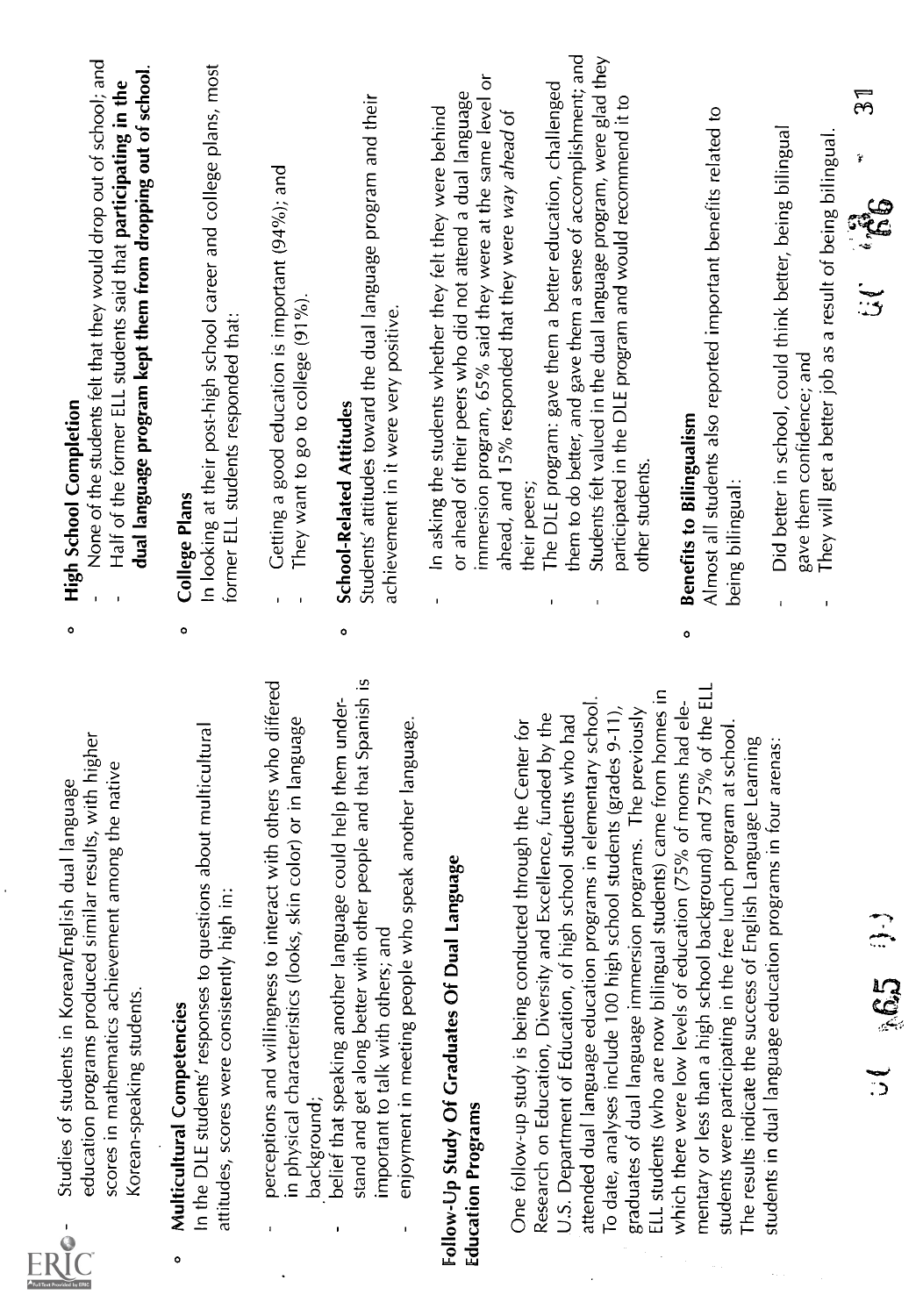| Research results for 90:10 vs. 50:50 | Whether they spent 10-20% or 50%<br>of their instructional day in English,<br>Proficiency in English - English and<br>Spanish speakers benefited equally<br>from 90:10 and 50:50 programs.<br>students were equally proficient<br>in English.<br>$\circ$ | proficiency – much higher in 90:10<br>than 50:50 programs for both English<br>Proficiency in Spanish and bilingual<br>and Spanish speakers.<br>$\circ$ | Academic achievement scores were<br>Spanish-speaking students in 90:10<br>simiilar for English-speaking and<br>and 50:50 programs.<br>$\circ$ | $\frac{1}{2}$<br>ed<br>C<br><sup>1</sup> |
|--------------------------------------|----------------------------------------------------------------------------------------------------------------------------------------------------------------------------------------------------------------------------------------------------------|--------------------------------------------------------------------------------------------------------------------------------------------------------|-----------------------------------------------------------------------------------------------------------------------------------------------|------------------------------------------|
|                                      |                                                                                                                                                                                                                                                          |                                                                                                                                                        |                                                                                                                                               | مراد<br>وس<br>e<br>S<br>د.               |

 $\mathop{\mathrm{ERIC}}_{\overbrace{\mathop{\mathrm{Funkar}}\limits_{\mathop{\mathrm{Perodides}\mathrm{by}\, \mathrm{EHC}}}}$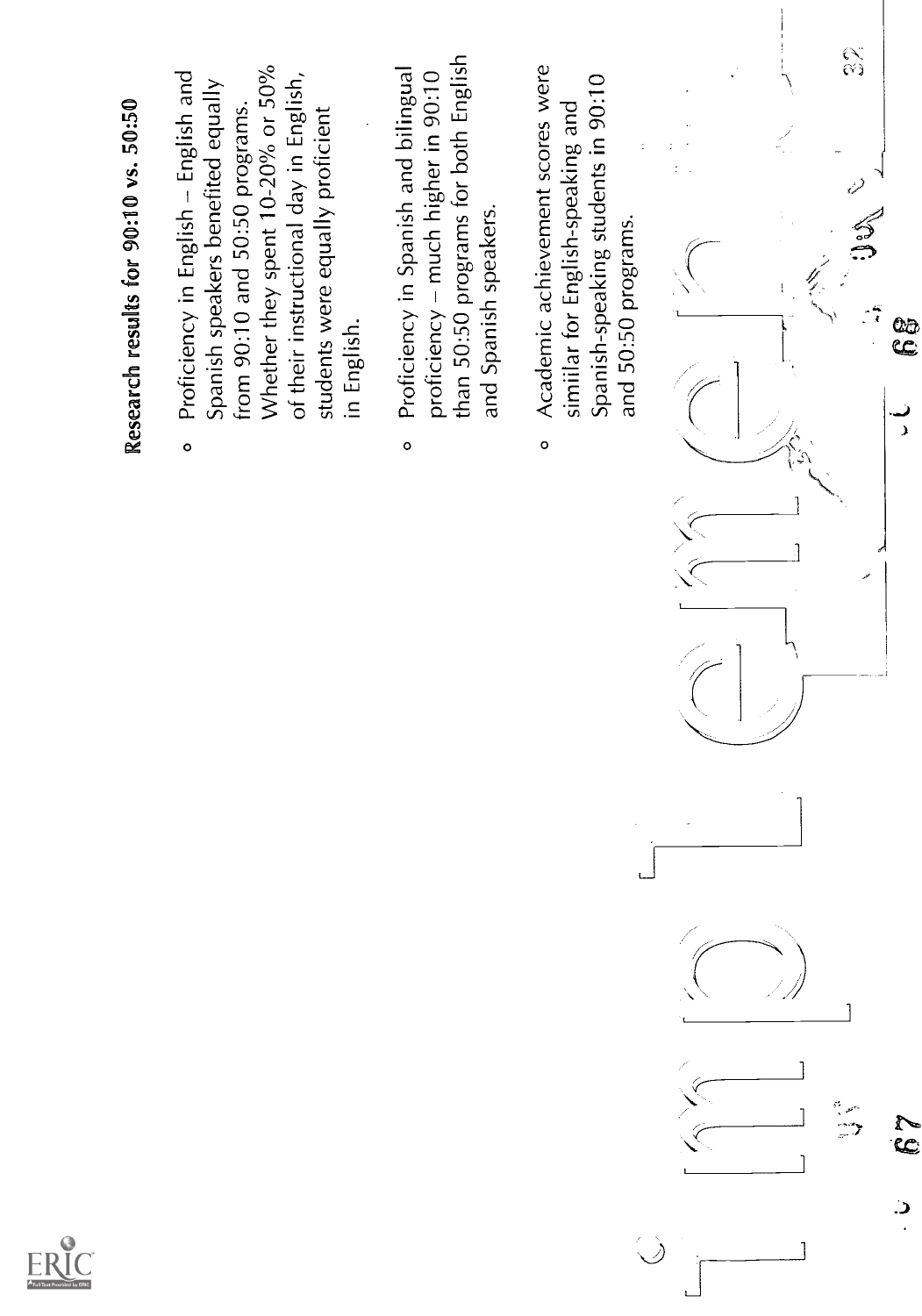| Full Text Provided by ERIC |
|----------------------------|

- 
- 
- C. CONSISTER THE RESULTING SET IN A REPORT OF A REPORT OF A REPORT OF A REPORT OF A REPORT OF A REPORT OF A REPORT OF A REPORT OF A REPORT OF A REPORT OF A REPORT OF A REPORT OF A REPORT OF A REPORT OF A REPORT OF A REPOR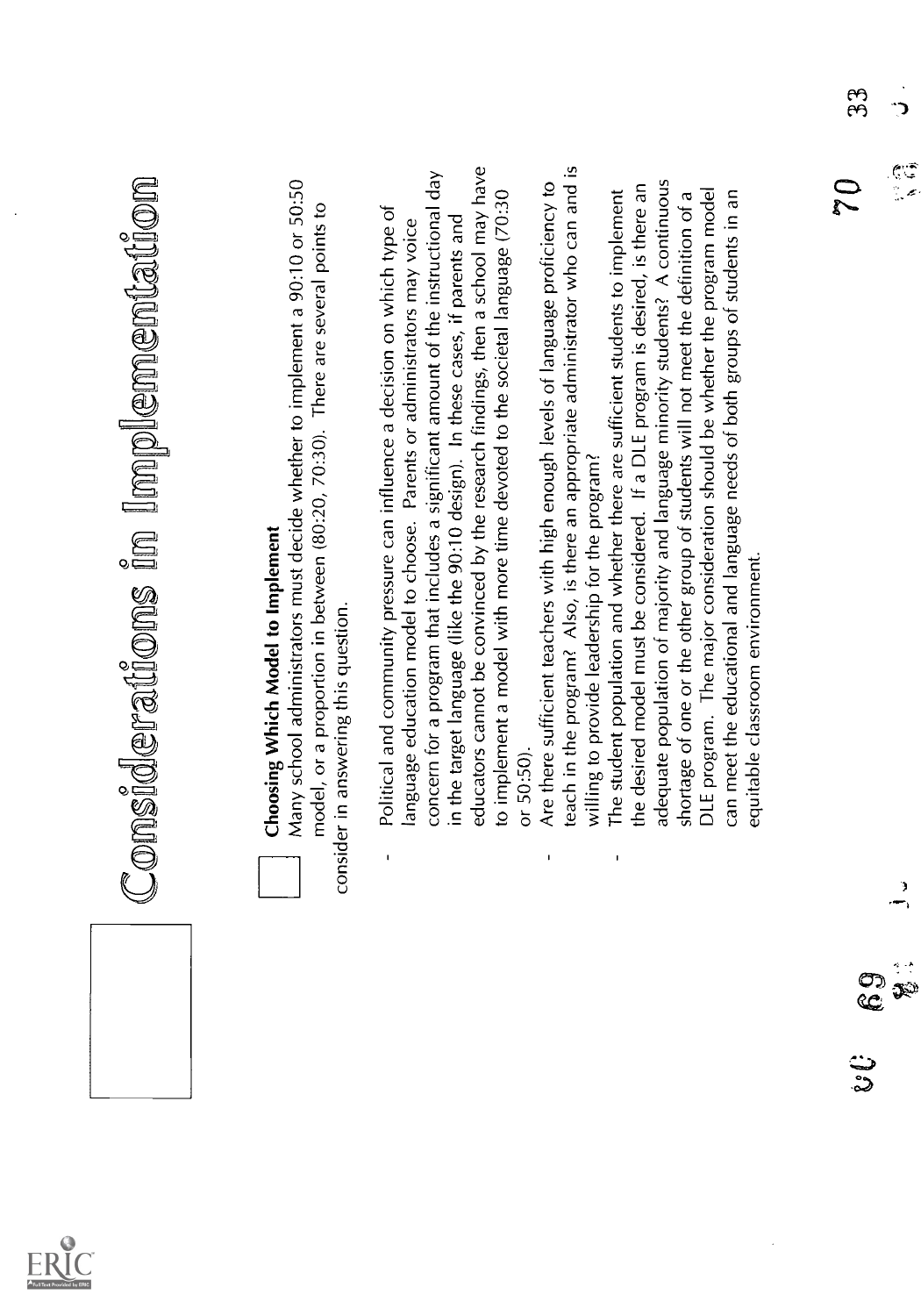| P<br>Ξ<br>D                 | ä<br>ļ |
|-----------------------------|--------|
| <b>Full Text Provided b</b> | ERIC   |

. The ROM-homogen of a subsequent and a subsequent of the state of the state of the state of the state of the state of the state of the state of the state of the state of the state of the state of the state of the stat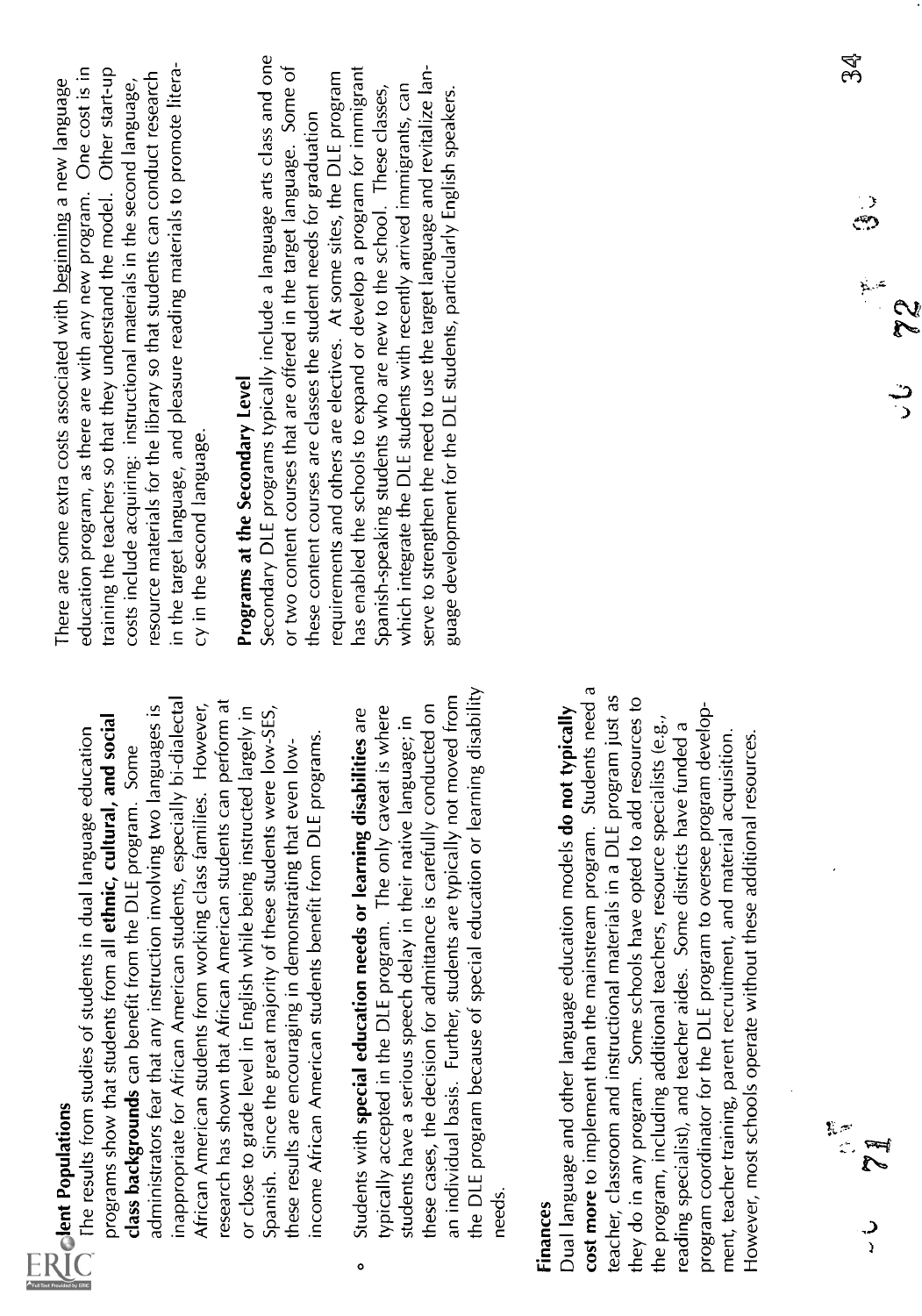



Research demonstrate that the diagnoge entailed random heads constant.<br>
Research demonstrate that the property of the property of the state of the specific connections of the property of the property of the specific the s

- 
- 
- 
- 

نټ<br>د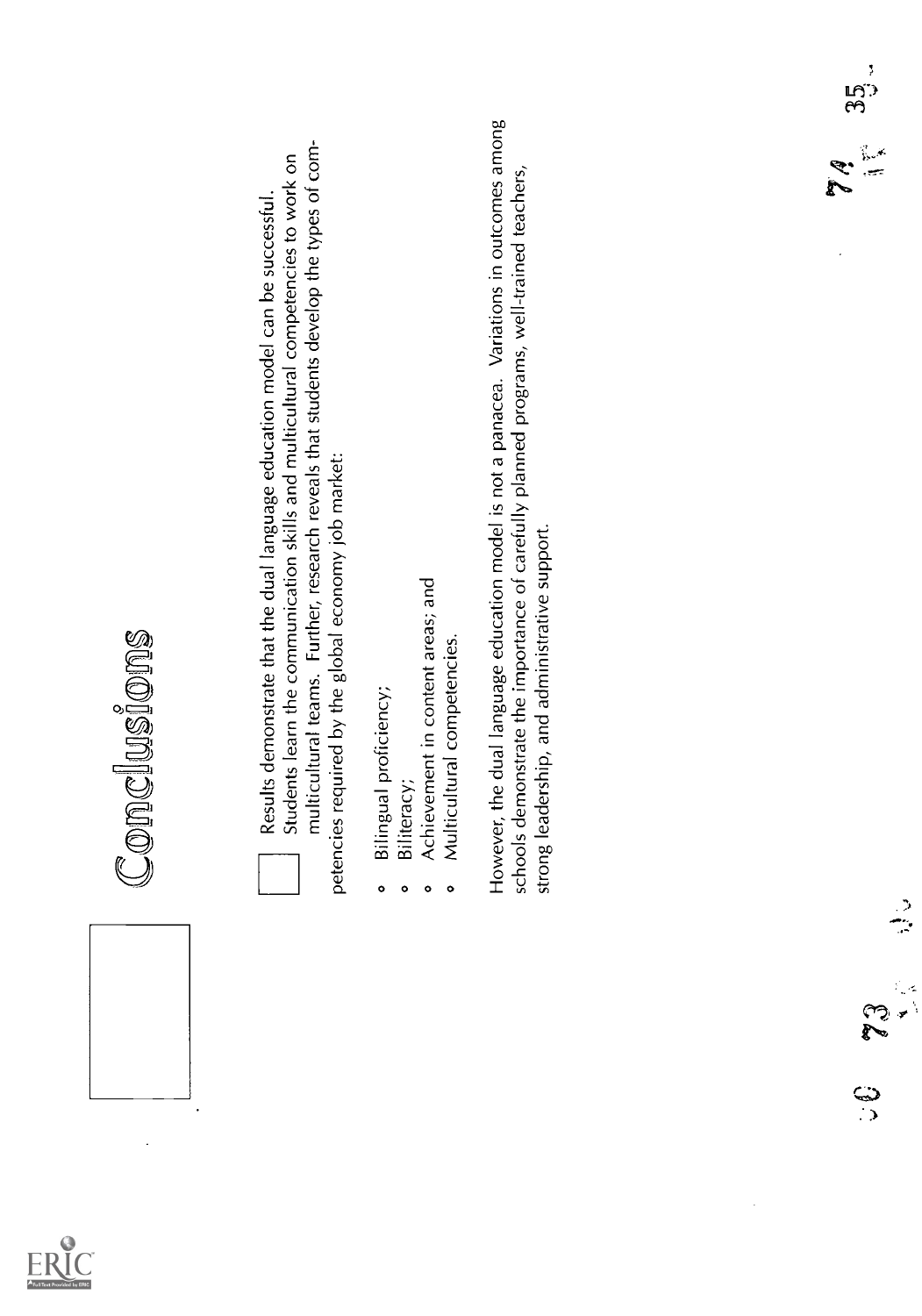









 $(16-22.5)$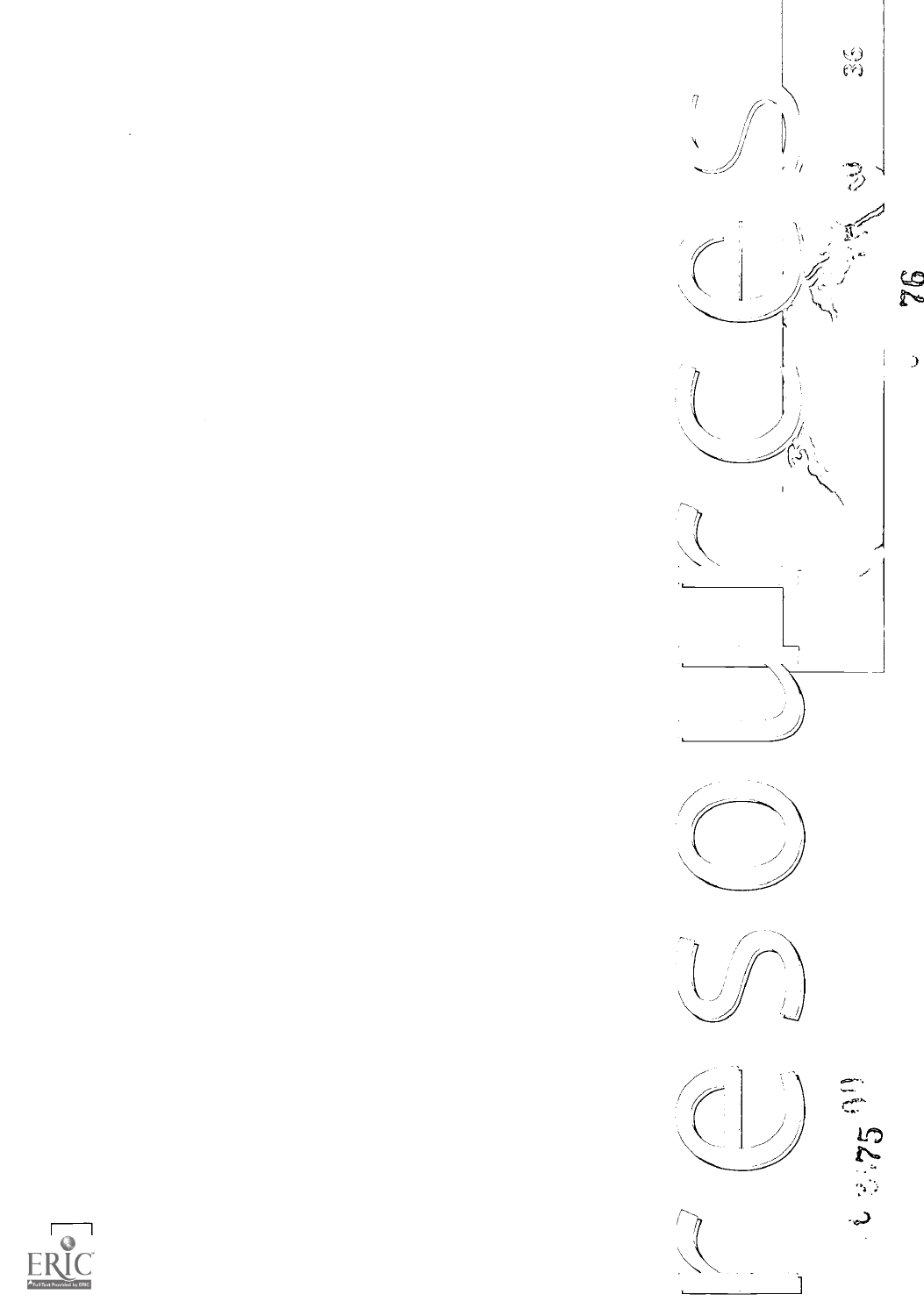



 $\begin{array}{l} \text{R}\mathcal{L}\oplus\mathcal{L}\oplus\mathcal{L}\oplus\mathcal{L}\oplus\mathcal{L}\oplus\mathcal{L}\oplus\mathcal{L}\oplus\mathcal{L}\oplus\mathcal{L}\oplus\mathcal{L}\oplus\mathcal{L}\oplus\mathcal{L}\oplus\mathcal{L}\oplus\mathcal{L}\oplus\mathcal{L}\oplus\mathcal{L}\oplus\mathcal{L}\oplus\mathcal{L}\oplus\mathcal{L}\oplus\mathcal{L}\oplus\mathcal{L}\oplus\mathcal{L}\oplus\mathcal{L}\oplus\mathcal{L}\oplus\mathcal{L}\oplus\mathcal{L}\oplus\$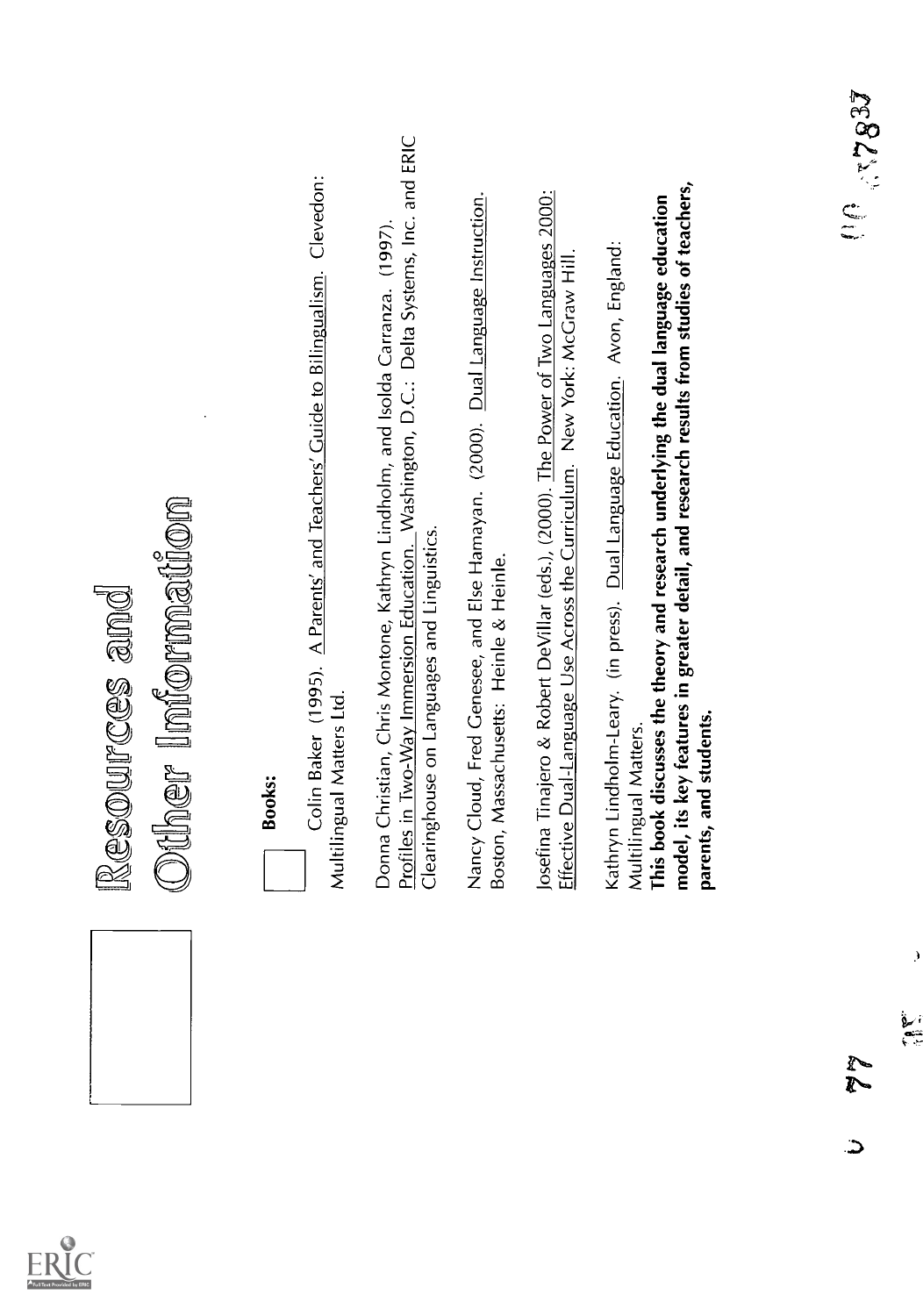

 $\frac{1}{1}$  calculates that disseminate information about<br>
standards that disseminate information about<br>
standards of finite in the standard Education<br>
Contex in Applied Linguistics<br>
Contex in Applied Linguistics<br>
Notice in

en<br>E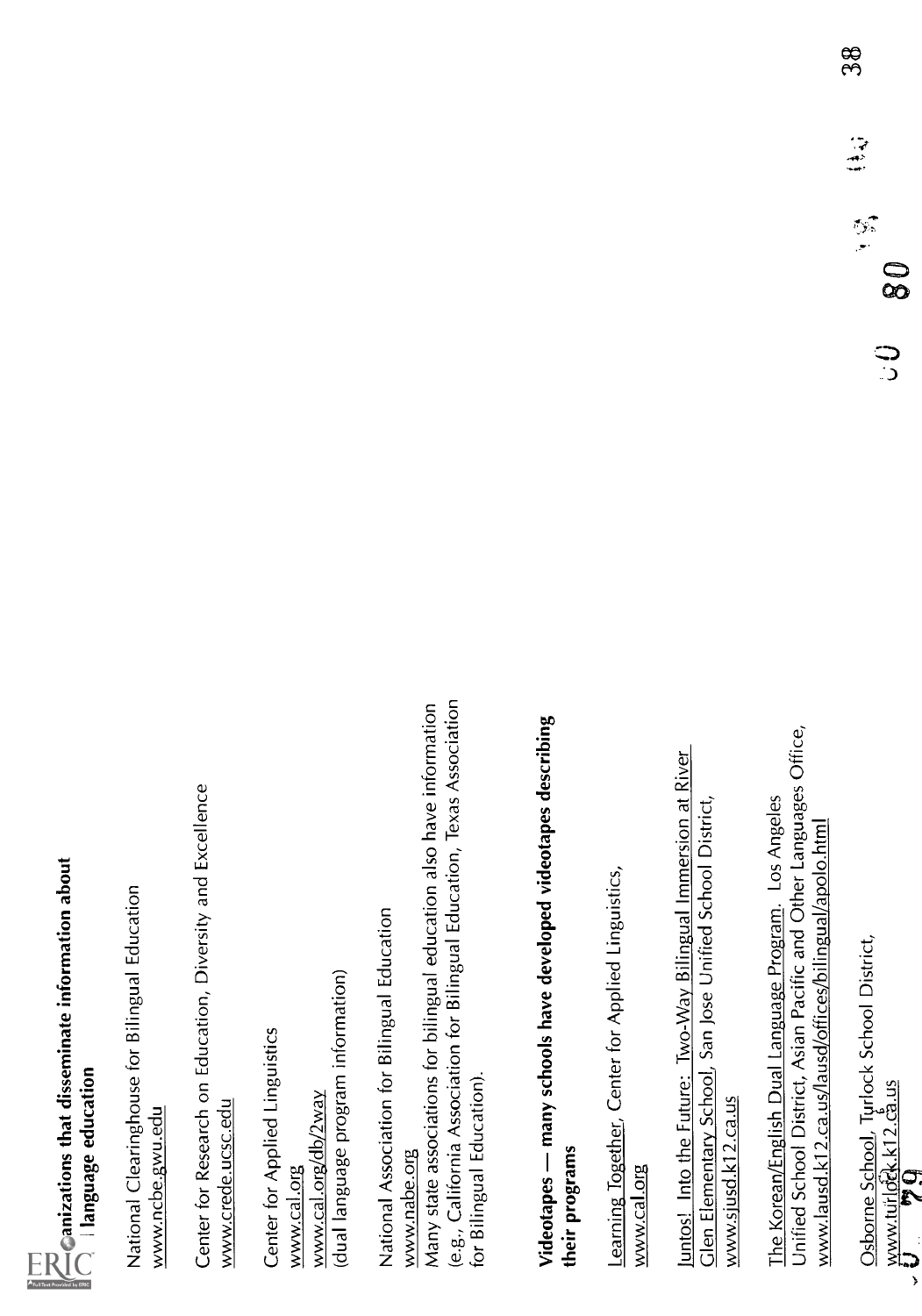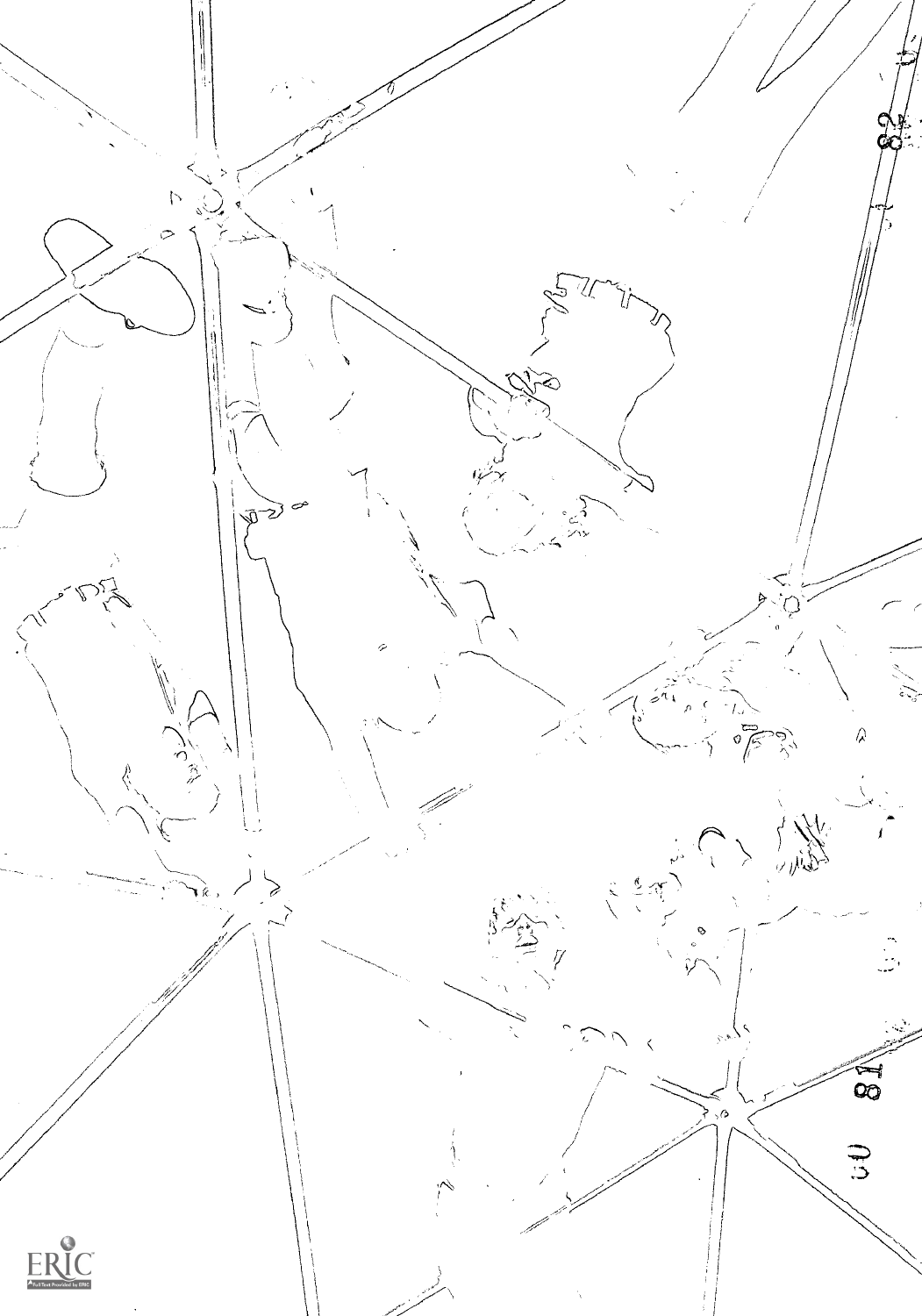diverse learners in the United States.

83

Education, Office of Billingual Education and Minority Languages Affaris to collect, synthesize<br>and disseminate information relating to the effective education of linguistically and culturally The National Clearinghouse for Billingual Education is funded by the U.S. Department of

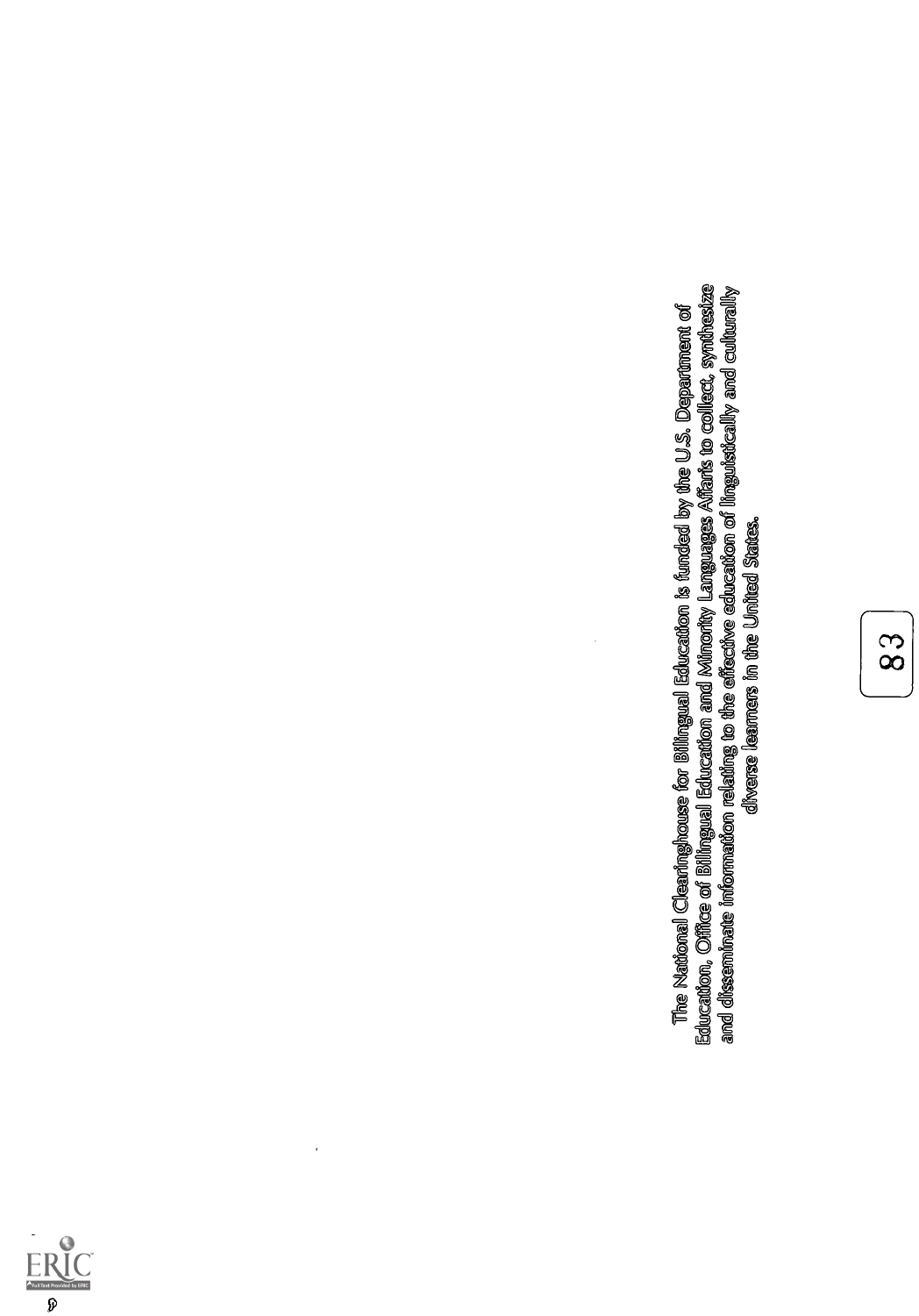

 $\odot$  $\circ$ 

Q



National Clearinghouse for Bilingual Education<br>Center for the Study of Language and Education<br>Institute for Education Policy Studies<br>Graduate School of Education and Human Development<br>The George Washington University<br>Suite

 $\ddot{\cdot}$ l, 84

 $\ddot{\phantom{0}}$ 

58